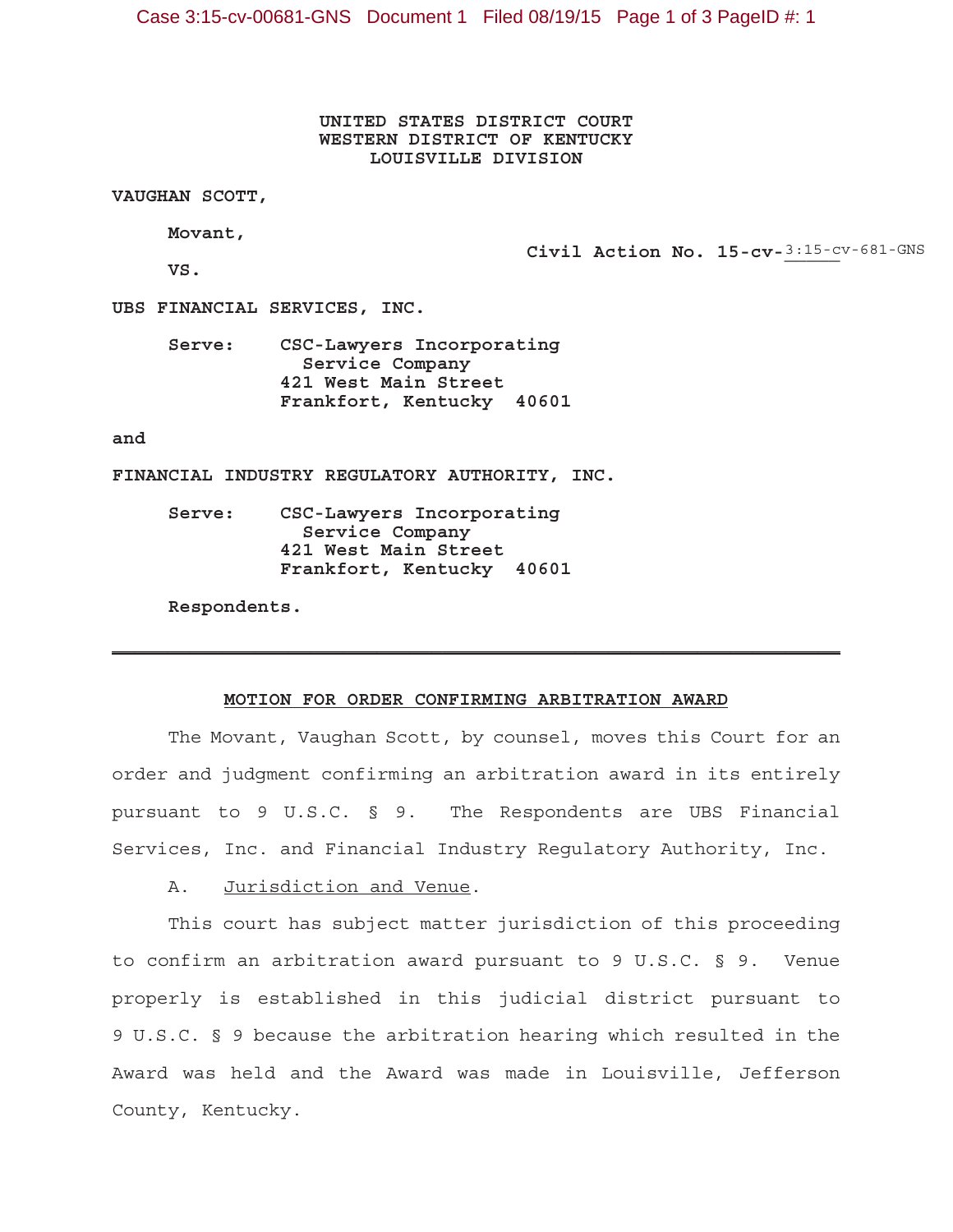#### B. Statement of the Case.

The parties agreed, in written agreements evidencing transactions involving commerce, to settle by arbitration an existing controversy or any controversy thereafter arising out of such contract or transactions between the parties, under such agreements. They submitted the controversies between them to arbitration administered by the Financial Industry Regulatory Authority ("FINRA"). The arbitrator conducted a hearing in Louisville, Jefferson County, Kentucky, and issued an award (the "Award") on August 4, 2015. A copy of the Award is attached as Exhibit A. The parties have agreed and applicable law provides that a judgment may be entered upon the Award made pursuant to the arbitration proceeding.

#### C. Argument.

The Movant has a statutory right to an order confirming the Award in its entirety. The applicable statute, 9 U.S.C. § 9, states:

If the parties in their agreement have agreed that a judgment of the court shall be entered upon the award made pursuant to the arbitration, and shall specify the court, then at any time within one year after the award is made any party to the arbitration may apply to the court so specified for an order confirming the award, and thereupon the court must grant such an order unless the award is vacated, modified, or corrected as prescribed in sections 10 and 11 of this title. If no court is specified in the agreement of the parties, then such application may be made to the United States court in and for the district within which such award was made. Notice of the application shall be served upon the adverse party, and thereupon the court shall have jurisdiction of such party as though he had appeared generally in the proceeding. If the adverse party is a resident of the district within which the award was made, such service shall be made upon the adverse party or his attorney as prescribed by law for service of notice of motion in an action in the same court. If the adverse party shall be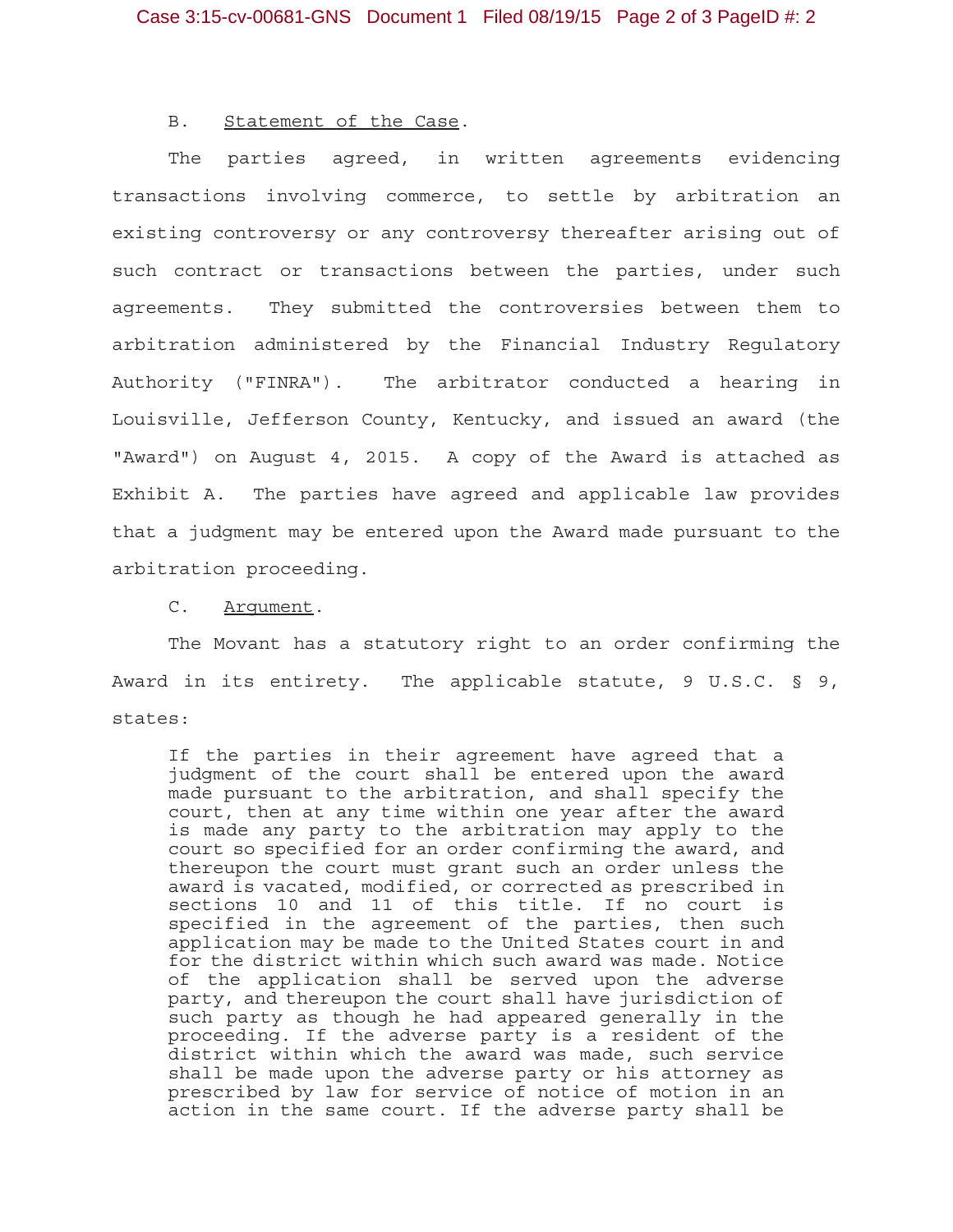a nonresident, then the notice of the application shall be served by the marshal of any district within which the adverse party may be found in like manner as other process of the court.

The Award was made on August 4, 2015, following an in-person hearing that was held in Louisville, Jefferson County, Kentucky.

#### D. Relief Requested.

For the foregoing reasons, the Movant is entitled to the following relief: an order confirming the Award; entry of a judgment or decree which may be enforced as any other judgment or decree, their costs of this application and of all proceedings subsequent thereto, and disbursements; their costs, attorney fees, and interest thereon, as stated above; and such other relief as to which the Movant may appear to be entitled.

Respectfully submitted,

/s/ William W. Allen William W. Allen GESS MATTINGLY & ATCHISON, P.S.C. 201 West Short Street Lexington, Kentucky 40507-1269 Telephone: (859) 252-9000 Facsimile: (859) 233-4269 E-Mail: wallen@gmalaw.com *Counsel for Movant*

Dated: August 19, 2015.

114vsub.cm 38050-3.1 081915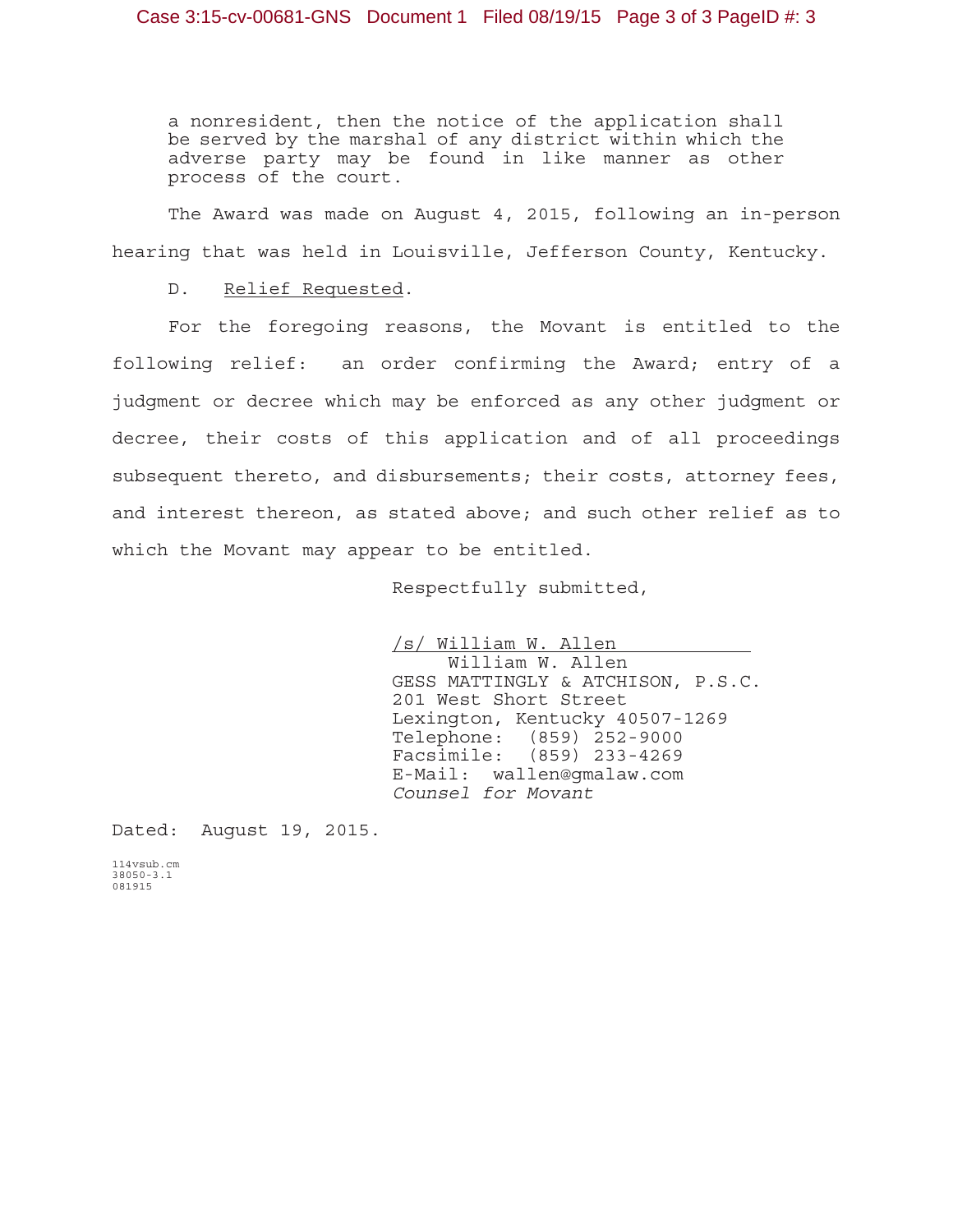# Case 3:15-cv-00681-GNS Document 1-1 Filed 08/19/15 Page 1 of 2 PageID #: 4 **CIVIL COVER SHEET**

JS 44 (Rev. 12/12)

The JS 44 civil cover sheet and the information contained herein neither replace nor supplement the filing and service of pleadings or other papers as required by law, except as provided by local rules of court. This form,

| I. (a) PLAINTIFFS<br>VAUGHAN SCOTT                                                                                                                                                                                                         |                                                                                                                                                                                                                                      |                                                                                                                                                                                                       | <b>DEFENDANTS</b><br>UBS FINANCIAL SERVICES, INC.<br>FINANCIAL INDUSTRY REGULATORY AUTHORITY, INC.                                                                                     |                                                                                                                                                          |                                                                                                                                                                                                                                          |
|--------------------------------------------------------------------------------------------------------------------------------------------------------------------------------------------------------------------------------------------|--------------------------------------------------------------------------------------------------------------------------------------------------------------------------------------------------------------------------------------|-------------------------------------------------------------------------------------------------------------------------------------------------------------------------------------------------------|----------------------------------------------------------------------------------------------------------------------------------------------------------------------------------------|----------------------------------------------------------------------------------------------------------------------------------------------------------|------------------------------------------------------------------------------------------------------------------------------------------------------------------------------------------------------------------------------------------|
| (b) County of Residence of First Listed Plaintiff<br>Jefferson<br>(EXCEPT IN U.S. PLAINTIFF CASES)                                                                                                                                         |                                                                                                                                                                                                                                      |                                                                                                                                                                                                       | County of Residence of First Listed Defendant<br>(IN U.S. PLAINTIFF CASES ONLY)<br>IN LAND CONDEMNATION CASES, USE THE LOCATION OF<br>NOTE:<br>THE TRACT OF LAND INVOLVED.             |                                                                                                                                                          |                                                                                                                                                                                                                                          |
| (c) Attorneys (Firm Name, Address, and Telephone Number)<br>William W. Allen, Gess Mattingly & Atchison, PSC,<br>201 West Short Street, Lexington, Kentucky 40507<br>859-252-9000                                                          |                                                                                                                                                                                                                                      |                                                                                                                                                                                                       | Attorneys (If Known)                                                                                                                                                                   |                                                                                                                                                          |                                                                                                                                                                                                                                          |
| <b>II. BASIS OF JURISDICTION</b> (Place an "X" in One Box Only)                                                                                                                                                                            |                                                                                                                                                                                                                                      |                                                                                                                                                                                                       |                                                                                                                                                                                        |                                                                                                                                                          | <b>III. CITIZENSHIP OF PRINCIPAL PARTIES</b> (Place an "X" in One Box for Plaintiff                                                                                                                                                      |
| $\Box$ 1 U.S. Government<br>Plaintiff                                                                                                                                                                                                      | 3 Federal Question<br>(U.S. Government Not a Party)                                                                                                                                                                                  |                                                                                                                                                                                                       | (For Diversity Cases Only)<br>Citizen of This State                                                                                                                                    | <b>DEF</b><br>PTF<br>$\Box$ 1<br>$\Box$ 1<br>Incorporated or Principal Place<br>of Business In This State                                                | and One Box for Defendant)<br><b>PTF</b><br><b>DEF</b><br>$\Box$ 4<br>$\Box$ 4                                                                                                                                                           |
| $\Box$ 2 U.S. Government<br>Defendant                                                                                                                                                                                                      | $\Box$ 4 Diversity                                                                                                                                                                                                                   | (Indicate Citizenship of Parties in Item III)                                                                                                                                                         | Citizen of Another State                                                                                                                                                               | $\Box$ 2<br>Incorporated and Principal Place<br>$\Box$ 2<br>of Business In Another State                                                                 | $\Box$ 5<br>$\Box$ 5                                                                                                                                                                                                                     |
|                                                                                                                                                                                                                                            |                                                                                                                                                                                                                                      |                                                                                                                                                                                                       | Citizen or Subject of a<br>Foreign Country                                                                                                                                             | 3 Foreign Nation<br>$\Box$ 3                                                                                                                             | $\Box$ 6<br>$\Box$ 6                                                                                                                                                                                                                     |
| IV. NATURE OF SUIT (Place an "X" in One Box Only)                                                                                                                                                                                          |                                                                                                                                                                                                                                      |                                                                                                                                                                                                       |                                                                                                                                                                                        |                                                                                                                                                          |                                                                                                                                                                                                                                          |
| <b>CONTRACT</b><br>$\Box$ 110 Insurance                                                                                                                                                                                                    | PERSONAL INJURY                                                                                                                                                                                                                      | <b>TORTS</b><br>PERSONAL INJURY                                                                                                                                                                       | <b>FORFEITURE/PENALTY</b><br>1 625 Drug Related Seizure                                                                                                                                | <b>BANKRUPTCY</b><br>1422 Appeal 28 USC 158                                                                                                              | <b>OTHER STATUTES</b><br>375 False Claims Act                                                                                                                                                                                            |
| $\Box$ 120 Marine<br>130 Miller Act<br>$\Box$ 140 Negotiable Instrument<br>$\Box$ 150 Recovery of Overpayment<br>& Enforcement of Judgment<br>151 Medicare Act<br>152 Recovery of Defaulted<br><b>Student Loans</b><br>(Excludes Veterans) | $\Box$ 310 Airplane<br>□ 315 Airplane Product<br>Liability<br>$\Box$ 320 Assault, Libel &<br>Slander<br>330 Federal Employers'<br>Liability<br>340 Marine<br>345 Marine Product                                                      | $\Box$ 365 Personal Injury -<br>Product Liability<br>367 Health Care/<br>Pharmaceutical<br>Personal Injury<br>Product Liability<br>368 Asbestos Personal<br><b>Injury Product</b><br>Liability        | of Property 21 USC 881<br>$\Box$ 690 Other<br><b>LABOR</b>                                                                                                                             | $\Box$ 423 Withdrawal<br>28 USC 157<br><b>PROPERTY RIGHTS</b><br>$\Box$ 820 Copyrights<br>□ 830 Patent<br>$\Box$ 840 Trademark<br><b>SOCIAL SECURITY</b> | $\Box$ 400 State Reapportionment<br>$\Box$ 410 Antitrust<br>$\Box$ 430 Banks and Banking<br>450 Commerce<br>$\Box$ 460 Deportation<br>1 470 Racketeer Influenced and<br>Corrupt Organizations<br>480 Consumer Credit<br>490 Cable/Sat TV |
| 153 Recovery of Overpayment<br>of Veteran's Benefits<br>$\Box$ 160 Stockholders' Suits<br>190 Other Contract<br>195 Contract Product Liability<br>$\Box$ 196 Franchise                                                                     | Liability<br>□ 350 Motor Vehicle<br>355 Motor Vehicle<br>Product Liability<br>360 Other Personal<br>Injury<br>$\Box$ 362 Personal Injury -<br>Medical Malpractice                                                                    | 370 Other Fraud<br>$\Box$ 371 Truth in Lending<br>380 Other Personal<br>Property Damage<br>385 Property Damage<br><b>Product Liability</b>                                                            | PERSONAL PROPERTY J 710 Fair Labor Standards<br>Act<br>720 Labor/Management<br>Relations<br>740 Railway Labor Act<br>751 Family and Medical<br>Leave Act<br>790 Other Labor Litigation | $\Box$ 861 HIA (1395ff)<br><b>1</b> 862 Black Lung (923)<br>$\Box$ 863 DIWC/DIWW (405(g))<br>□ 864 SSID Title XVI<br>$\Box$ 865 RSI (405(g))             | □ 850 Securities/Commodities/<br>Exchange<br>1 890 Other Statutory Actions<br>□ 891 Agricultural Acts<br>□ 893 Environmental Matters<br>$\Box$ 895 Freedom of Information<br>Act<br>896 Arbitration                                      |
| <b>REAL PROPERTY</b><br>210 Land Condemnation<br>220 Foreclosure<br>$\Box$ 230 Rent Lease & Ejectment<br>240 Torts to Land<br>245 Tort Product Liability<br>290 All Other Real Property                                                    | <b>CIVIL RIGHTS</b><br>$\Box$ 440 Other Civil Rights<br>$\Box$ 441 Voting<br>$\square$ 442 Employment<br>$\Box$ 443 Housing/<br>Accommodations<br>$\Box$ 445 Amer. w/Disabilities -<br>Employment<br>$\Box$ 446 Amer. w/Disabilities | <b>PRISONER PETITIONS</b><br><b>Habeas Corpus:</b><br>1 463 Alien Detainee<br>$\Box$ 510 Motions to Vacate<br>Sentence<br>□ 530 General<br>535 Death Penalty<br>Other:<br>$\Box$ 540 Mandamus & Other | 791 Employee Retirement<br>Income Security Act<br><b>IMMIGRATION</b><br>$\Box$ 462 Naturalization Application<br>$\Box$ 465 Other Immigration                                          | <b>FEDERAL TAX SUITS</b><br>□ 870 Taxes (U.S. Plaintiff<br>or Defendant)<br>□ 871 IRS-Third Party<br>26 USC 7609                                         | 1 899 Administrative Procedure<br>Act/Review or Appeal of<br>Agency Decision<br>$\Box$ 950 Constitutionality of<br><b>State Statutes</b>                                                                                                 |
|                                                                                                                                                                                                                                            | Other<br>448 Education                                                                                                                                                                                                               | $\Box$ 550 Civil Rights<br>555 Prison Condition<br>560 Civil Detainee -<br>Conditions of<br>Confinement                                                                                               | Actions                                                                                                                                                                                |                                                                                                                                                          |                                                                                                                                                                                                                                          |
| V. ORIGIN (Place an "X" in One Box Only)                                                                                                                                                                                                   |                                                                                                                                                                                                                                      |                                                                                                                                                                                                       |                                                                                                                                                                                        |                                                                                                                                                          |                                                                                                                                                                                                                                          |
| $\boxtimes$ 1 Original<br>Proceeding                                                                                                                                                                                                       | $\Box$ 2 Removed from<br>$\Box$ 3<br><b>State Court</b>                                                                                                                                                                              | Remanded from<br>Appellate Court                                                                                                                                                                      | $\Box$ 4 Reinstated or $\Box$ 5 Transferred from<br>Reopened<br>(specify)                                                                                                              | $\Box$ 6 Multidistrict<br>Another District<br>Litigation                                                                                                 |                                                                                                                                                                                                                                          |
| VI. CAUSE OF ACTION                                                                                                                                                                                                                        | 9 USC §9<br>Brief description of cause:                                                                                                                                                                                              | Petition to confirm arbitration award                                                                                                                                                                 | Cite the U.S. Civil Statute under which you are filing (Do not cite jurisdictional statutes unless diversity):                                                                         |                                                                                                                                                          |                                                                                                                                                                                                                                          |
| VII. REQUESTED IN<br><b>COMPLAINT:</b>                                                                                                                                                                                                     | UNDER RULE 23, F.R.Cv.P.                                                                                                                                                                                                             | $\Box$ CHECK IF THIS IS A CLASS ACTION                                                                                                                                                                | <b>DEMAND \$</b>                                                                                                                                                                       | <b>JURY DEMAND:</b>                                                                                                                                      | CHECK YES only if demanded in complaint:<br>$\boxtimes$ No<br>$\Box$ Yes                                                                                                                                                                 |
| VIII. RELATED CASE(S)<br><b>IF ANY</b>                                                                                                                                                                                                     | (See instructions):                                                                                                                                                                                                                  | <b>JUDGE</b>                                                                                                                                                                                          |                                                                                                                                                                                        | DOCKET NUMBER                                                                                                                                            |                                                                                                                                                                                                                                          |
| <b>DATE</b><br>08/19/2015                                                                                                                                                                                                                  |                                                                                                                                                                                                                                      | SIGNATURE OF ATTORNEY OF RECORD<br>/s/ William W. Allen                                                                                                                                               |                                                                                                                                                                                        |                                                                                                                                                          |                                                                                                                                                                                                                                          |
| <b>FOR OFFICE USE ONLY</b><br><b>RECEIPT#</b>                                                                                                                                                                                              | <b>AMOUNT</b>                                                                                                                                                                                                                        | <b>APPLYING IFP</b>                                                                                                                                                                                   | <b>JUDGE</b>                                                                                                                                                                           | MAG. JUDGE                                                                                                                                               |                                                                                                                                                                                                                                          |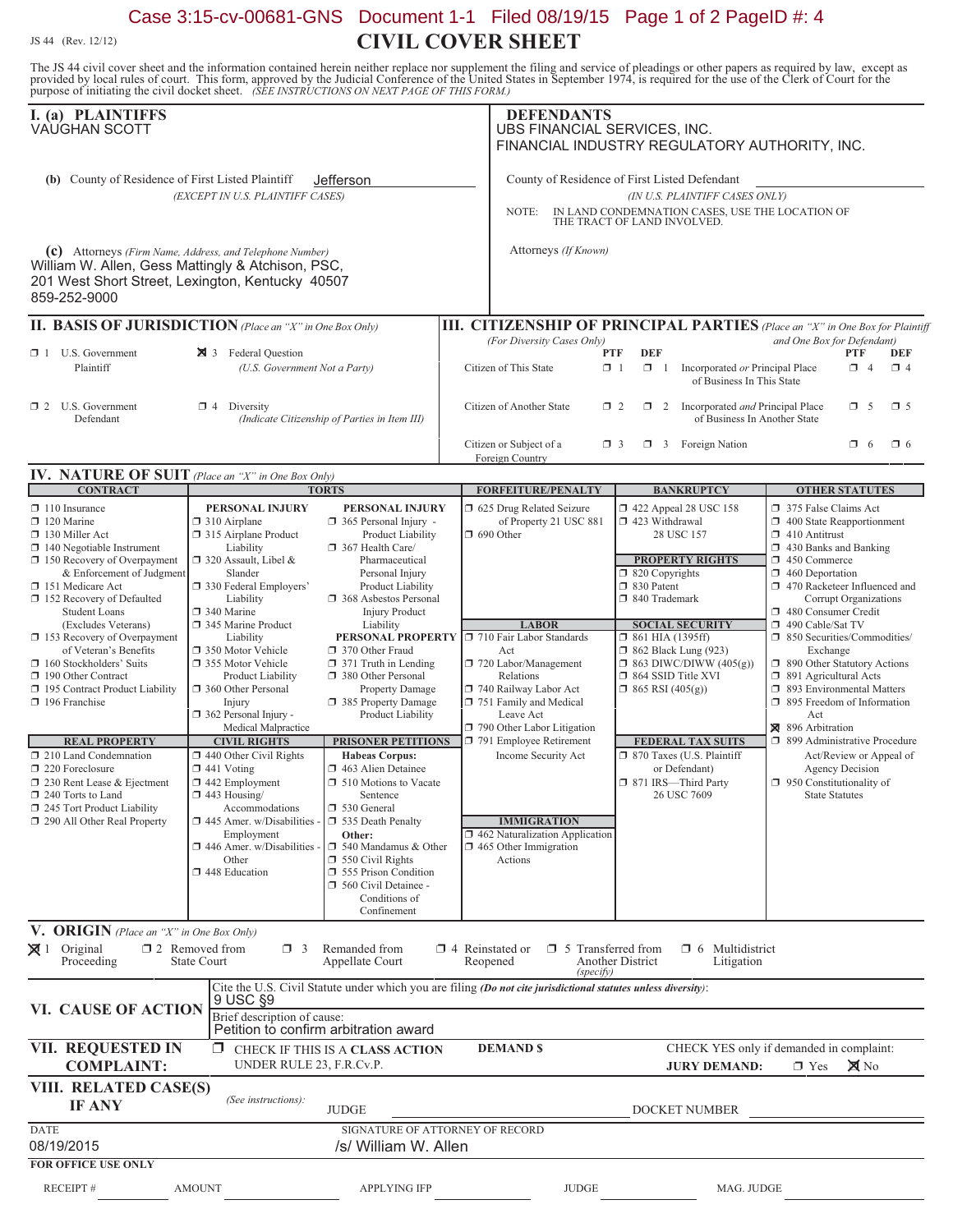JS 44 Reverse (Rev. 12/12)

#### **INSTRUCTIONS FOR ATTORNEYS COMPLETING CIVIL COVER SHEET FORM JS 44**

#### Authority For Civil Cover Sheet

The JS 44 civil cover sheet and the information contained herein neither replaces nor supplements the filings and service of pleading or other papers as required by law, except as provided by local rules of court. This form, approved by the Judicial Conference of the United States in September 1974, is required for the use of the Clerk of Court for the purpose of initiating the civil docket sheet. Consequently, a civil cover sheet is submitted to the Clerk of Court for each civil complaint filed. The attorney filing a case should complete the form as follows:

- Plaintiffs-Defendants. Enter names (last, first, middle initial) of plaintiff and defendant. If the plaintiff or defendant is a government agency, use  $I(a)$ only the full name or standard abbreviations. If the plaintiff or defendant is an official within a government agency, identify first the agency and then the official, giving both name and title.
- County of Residence. For each civil case filed, except U.S. plaintiff cases, enter the name of the county where the first listed plaintiff resides at the (b) time of filing. In U.S. plaintiff cases, enter the name of the county in which the first listed defendant resides at the time of filing. (NOTE: In land condemnation cases, the county of residence of the "defendant" is the location of the tract of land involved.)
- Attorneys. Enter the firm name, address, telephone number, and attorney of record. If there are several attorneys, list them on an attachment, noting  $(c)$ in this section "(see attachment)".

II. Jurisdiction. The basis of jurisdiction is set forth under Rule 8(a), F.R.Cv.P., which requires that jurisdictions be shown in pleadings. Place an "X" in one of the boxes. If there is more than one basis of jurisdiction, precedence is given in the order shown below.

United States plaintiff. (1) Jurisdiction based on 28 U.S.C. 1345 and 1348. Suits by agencies and officers of the United States are included here. United States defendant. (2) When the plaintiff is suing the United States, its officers or agencies, place an "X" in this box.

Federal question. (3) This refers to suits under 28 U.S.C. 1331, where jurisdiction arises under the Constitution of the United States, an amendment to the Constitution, an act of Congress or a treaty of the United States. In cases where the U.S. is a party, the U.S. plaintiff or defendant code takes precedence, and box 1 or 2 should be marked.

Diversity of citizenship. (4) This refers to suits under 28 U.S.C. 1332, where parties are citizens of different states. When Box 4 is checked, the citizenship of the different parties must be checked. (See Section III below; NOTE: federal question actions take precedence over diversity cases.)

- III. Residence (citizenship) of Principal Parties. This section of the JS 44 is to be completed if diversity of citizenship was indicated above. Mark this section for each principal party.
- IV. Nature of Suit. Place an "X" in the appropriate box. If the nature of suit cannot be determined, be sure the cause of action, in Section VI below, is sufficient to enable the deputy clerk or the statistical clerk(s) in the Administrative Office to determine the nature of suit. If the cause fits more than one nature of suit, select the most definitive.
- V. Origin. Place an "X" in one of the six boxes.

Original Proceedings. (1) Cases which originate in the United States district courts.

Removed from State Court. (2) Proceedings initiated in state courts may be removed to the district courts under Title 28 U.S.C., Section 1441. When the petition for removal is granted, check this box.

Remanded from Appellate Court. (3) Check this box for cases remanded to the district court for further action. Use the date of remand as the filing date.

Reinstated or Reopened. (4) Check this box for cases reinstated or reopened in the district court. Use the reopening date as the filing date. Transferred from Another District. (5) For cases transferred under Title 28 U.S.C. Section 1404(a). Do not use this for within district transfers or multidistrict litigation transfers.

Multidistrict Litigation. (6) Check this box when a multidistrict case is transferred into the district under authority of Title 28 U.S.C. Section 1407. When this box is checked, do not check (5) above.

- VI. Cause of Action. Report the civil statute directly related to the cause of action and give a brief description of the cause. Do not cite jurisdictional statutes unless diversity. Example: U.S. Civil Statute: 47 USC 553 Brief Description: Unauthorized reception of cable service
- VII. Requested in Complaint. Class Action. Place an "X" in this box if you are filing a class action under Rule 23, F.R.Cv.P. Demand. In this space enter the actual dollar amount being demanded or indicate other demand, such as a preliminary injunction. Jury Demand. Check the appropriate box to indicate whether or not a jury is being demanded.
- VIII. Related Cases. This section of the JS 44 is used to reference related pending cases, if any. If there are related pending cases, insert the docket numbers and the corresponding judge names for such cases.

Date and Attorney Signature. Date and sign the civil cover sheet.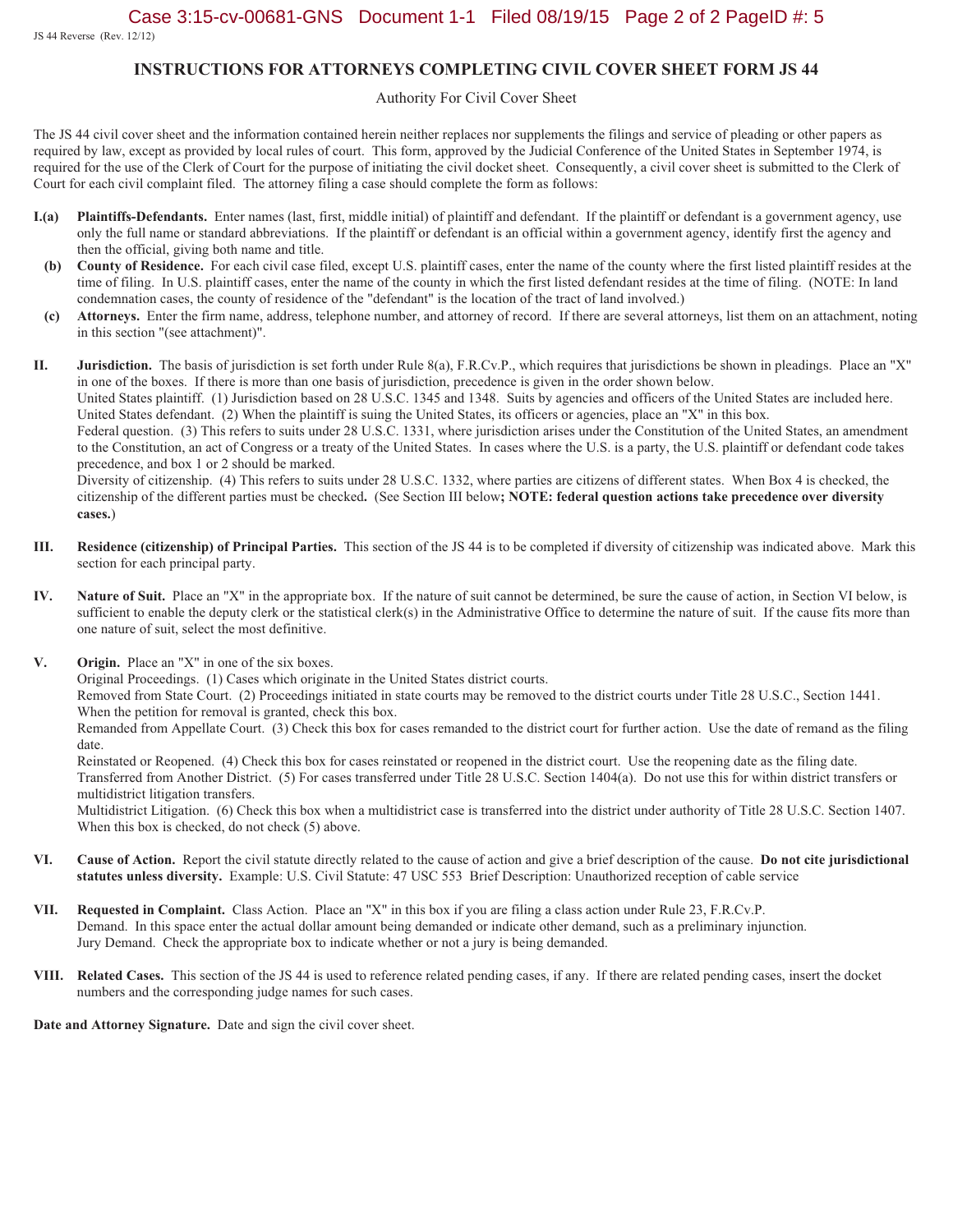Case 3:15-cv-00681-GNS Document 1-2 Filed 08/19/15 Page 1 of 6 PageID #: 6

# **EXHIBIT A**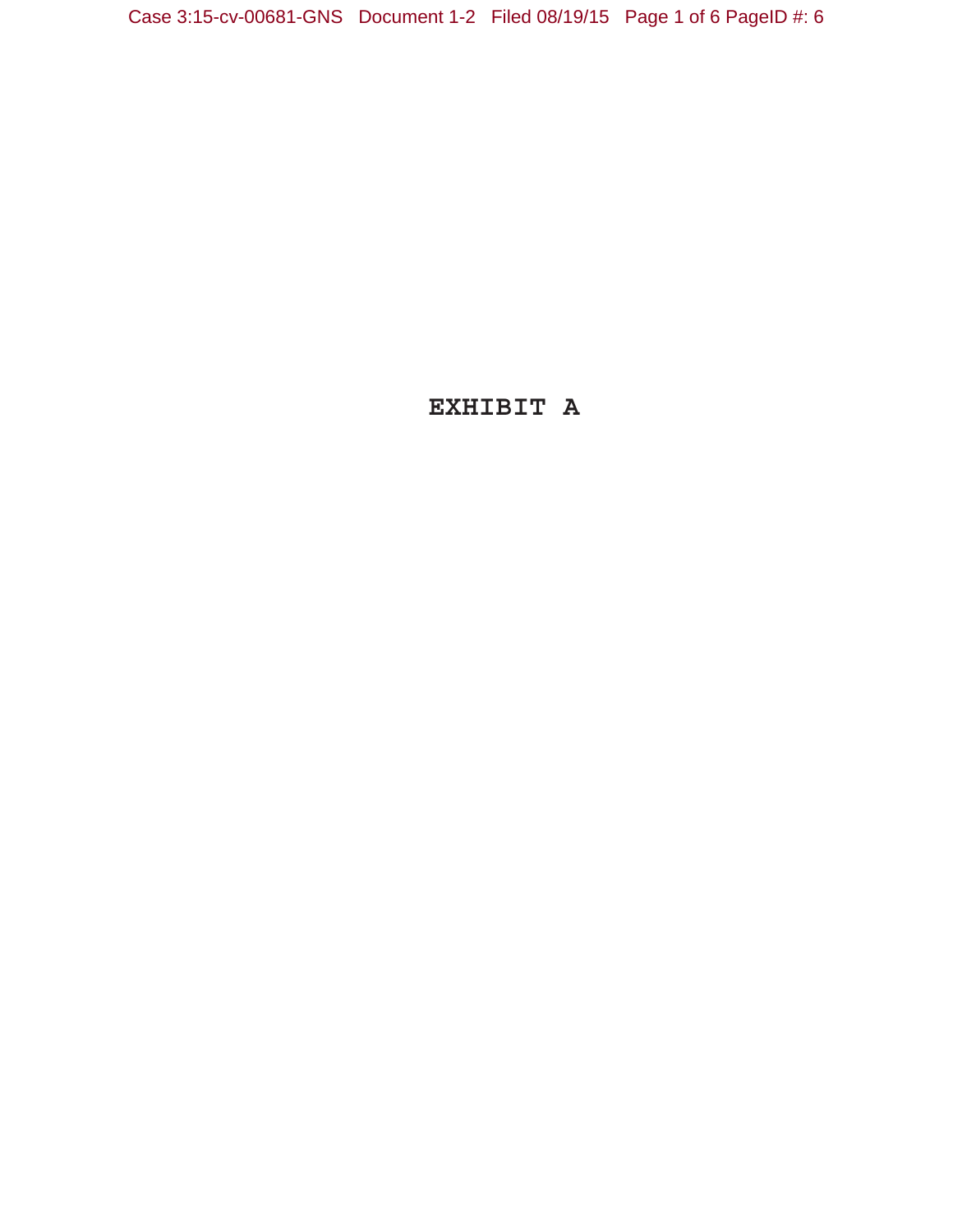### **Award FINRA Dispute Resolution**

In the Matter of the Arbitration Between:

Claimant Vaughan Scott Case Number: 14-03544

vs.

Respondent UBS Financial Services, Inc. Hearing Site: Louisville, Kentucky

Nature of the Dispute: Associated Person vs. Member

## **REPRESENTATION OF PARTIES**

*\_\_\_\_\_\_\_\_\_\_\_\_\_\_\_\_\_\_\_\_\_\_\_\_\_\_\_\_\_\_\_\_\_\_\_\_\_\_\_\_\_\_\_\_\_\_\_\_\_\_\_\_\_\_\_\_\_\_\_\_\_\_\_\_\_\_\_\_\_\_* 

For Claimant Vaughan Scott ("Scott" or "Claimant"): William W. Allen, Esq., Gess Mattingly & Atchison, P.S.C., Lexington, Kentucky.

For Respondent UBS Financial Services, Inc. ( "UBS" or "Respondent"): David I. Hantman, Esq., Bressler, Amery & Ross, P.C., New York, New York.

## **CASE INFORMATION**

Statement of Claim filed on or about: November 18, 2014. Vaughan Scott signed the Submission Agreement: October 6, 2014.

Statement of Answer filed by UBS Financial Services Inc. on or about: December 10, 2014.

UBS Financial Services, Inc. signed the Submission Agreement: December 9, 2014.

## **CASE SUMMARY**

Claimant asserted the following cause of action: expungement. The cause of action related to an underlying complaint against Respondent filed by a customer ("Customer"). The underlying complaint alleged that Scott made unauthorized trades in the Customer's account and requested the return of commissions.

## **RELIEF REQUESTED**

In the Statement of Claim, Claimant requested expungement, \$1.00 in nominal damages, and an appropriate allocation of forum fees and expenses.

In its Answer, Respondent did not oppose the request for expungement and did not make any request for relief.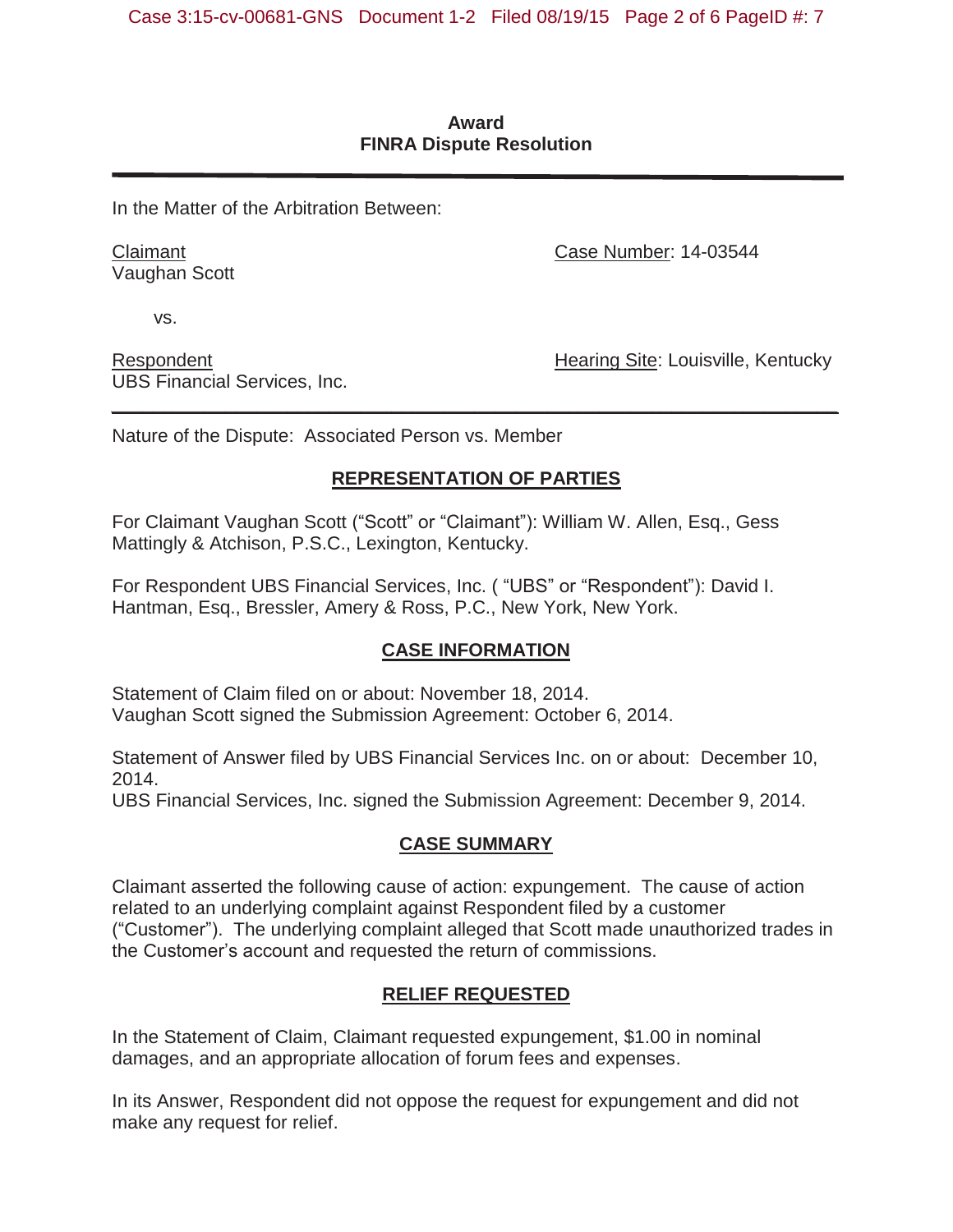FINRA Dispute Resolution Arbitration No. 14-03544 Award Page 2 of 4

### **OTHER ISSUES CONSIDERED AND DECIDED**

The Arbitrator acknowledges that he has read the pleadings and other materials filed by the parties.

The Arbitrator conducted a recorded in-person hearing on July 27, 2015, so Claimant could present oral argument and evidence on his request for expungement.

In its Answer, Respondent declared that it was not opposing Claimant's request for expungement and that it would not participate further in the proceedings.

Claimant's counsel supplied evidence demonstrating notification of these proceedings to the Customer, and introduced a voicemail from the Customer stating that she did not wish to participate or object to these proceedings and, furthermore, that she did not oppose expungement.

The Arbitrator reviewed Claimant's BrokerCheck® Report. The Arbitrator also considered witness testimony and Claimant's exhibits presented at the hearing.

There was no settlement in this arbitration or in the underlying complaint, and therefore the Arbitrator did not review any settlement documents.

### **AWARD**

After considering the pleadings, the testimony and evidence presented at the expungement hearing, the Arbitrator has decided in full and final resolution of the sole issue of expungement submitted for determination as follows:

1. The Arbitrator recommends the expungement of all references to the underlying complaint dated May 7, 2001, from the registration records maintained by the Central Registration Depository ("CRD") for Claimant Vaughan Scott, with the understanding that pursuant to Notice to Members 04-16, Claimant Vaughan Scott must obtain confirmation from a court of competent jurisdiction before the CRD will execute the expungement directive.

Unless specifically waived in writing by FINRA, parties seeking judicial confirmation of an arbitration award containing expungement relief must name FINRA as an additional party and serve FINRA with all appropriate documents.

Pursuant to Rule 12805/13805 of the Code, the Arbitrator has made the following Rule 2080 affirmative finding of fact:

The claim, allegation, or information is false.

The Arbitrator has made the above Rule 2080 finding based on the following reasons: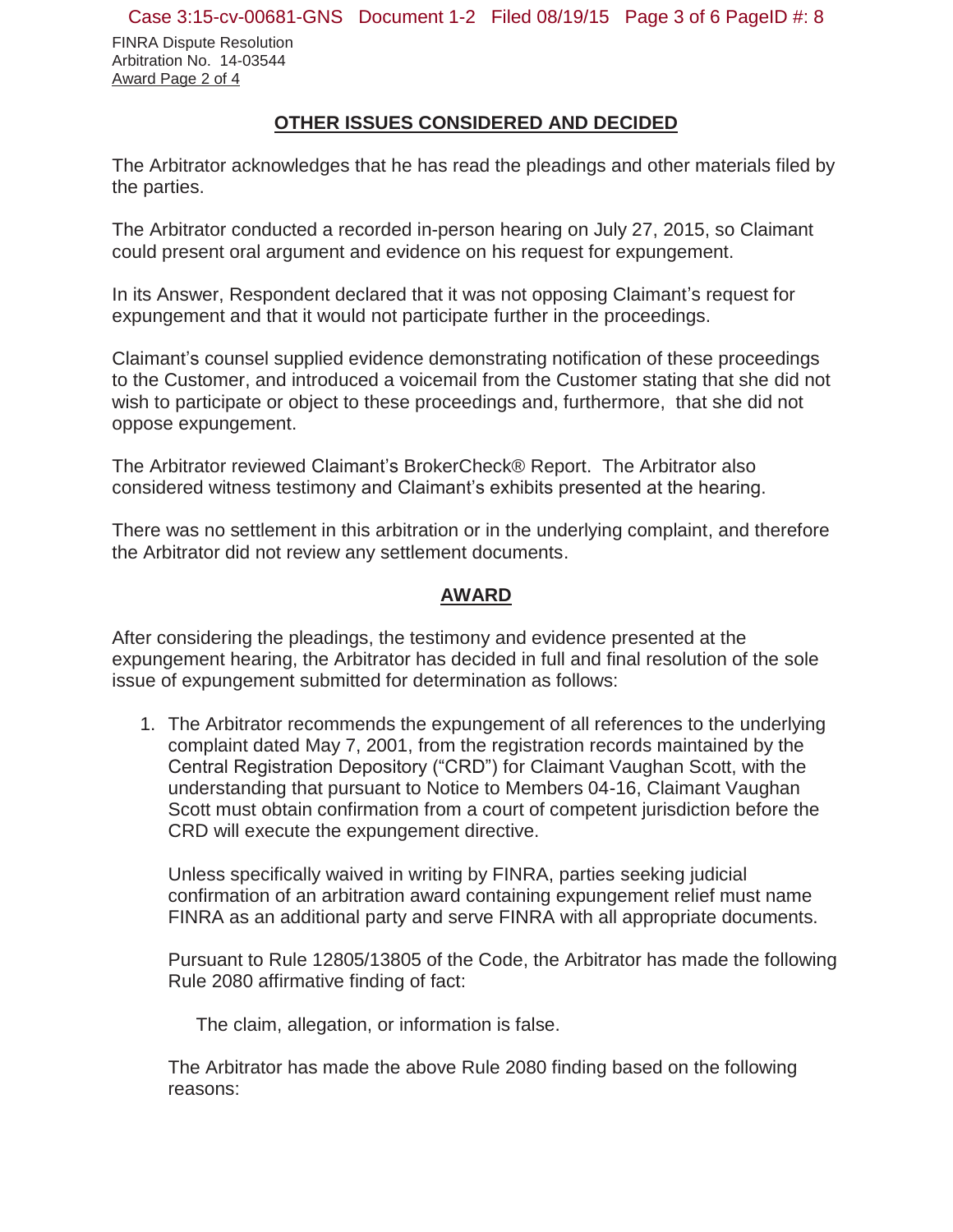FINRA Dispute Resolution Arbitration No. 14-03544 Award Page 3 of 4

> Beginning in late 2000, pursuant to a contractual agreement, Scott and Associated Person Jay Nussbaum ("Nussbaum") transitioned business to themselves from Associated Person Howard Linker ("Linker"), who was exiting the industry. Linker was Nussbaum's partner and Scott was a newer person, brought in to replace Linker.

> In January 2001, during this latter part of the transition, Scott and Nussbaum called the Customer simultaneously (as Nussbaum was introducing Scott to clients of Nussbaum and Linker) and placed a mutual fund trade with the Customer's knowledge and consent. This was Scott's only interaction with the Customer.

In May 2001, the Customer wrote a letter to Respondent (which was itself transitioning from PaineWebber to UBS), which stated the trade was unauthorized. In the letter, the Customer did not ask for the reversal of the trade. Instead, she asked for a refund of the commission. Scott and Nussbaum testified that they believed Linker told the Customer to request that the commission be waived.

The Customer received confirmations, statements, and a prospectus from Respondent in connection with the purchase, but waited until four months after the transaction to write her complaint letter. In addition, due to this trade, the Customer avoided unrealized losses of \$45,000.00 as of June 2001. For these reasons, Respondent denied her request for compensation. The Customer did not seek further remedy and did not file an arbitration claim.

As a result of the above, the Arbitrator finds that the allegation of an unauthorized trade is false under FINRA Rule 2080. Therefore, expungement relief is granted; and

2. Any and all relief not specifically addressed herein is denied.

### **FEES**

Pursuant to the Code of Arbitration Procedure, the following fees are assessed:

### **Filing Fees**

FINRA Dispute Resolution assessed a filing fee\* for each claim: Initial Claim Filing Fee  $= $$  50.00

*\*The filing fee is made up of a non-refundable and a refundable portion.* 

## **Member Fees**

Member fees are assessed to each member firm that is a party in these proceedings or to the member firm that employed the associated person at the time of the event giving rise to the dispute. Accordingly, as a party, UBS Financial Services, Inc. is assessed the following:

Member Surcharge  $= $$  150.00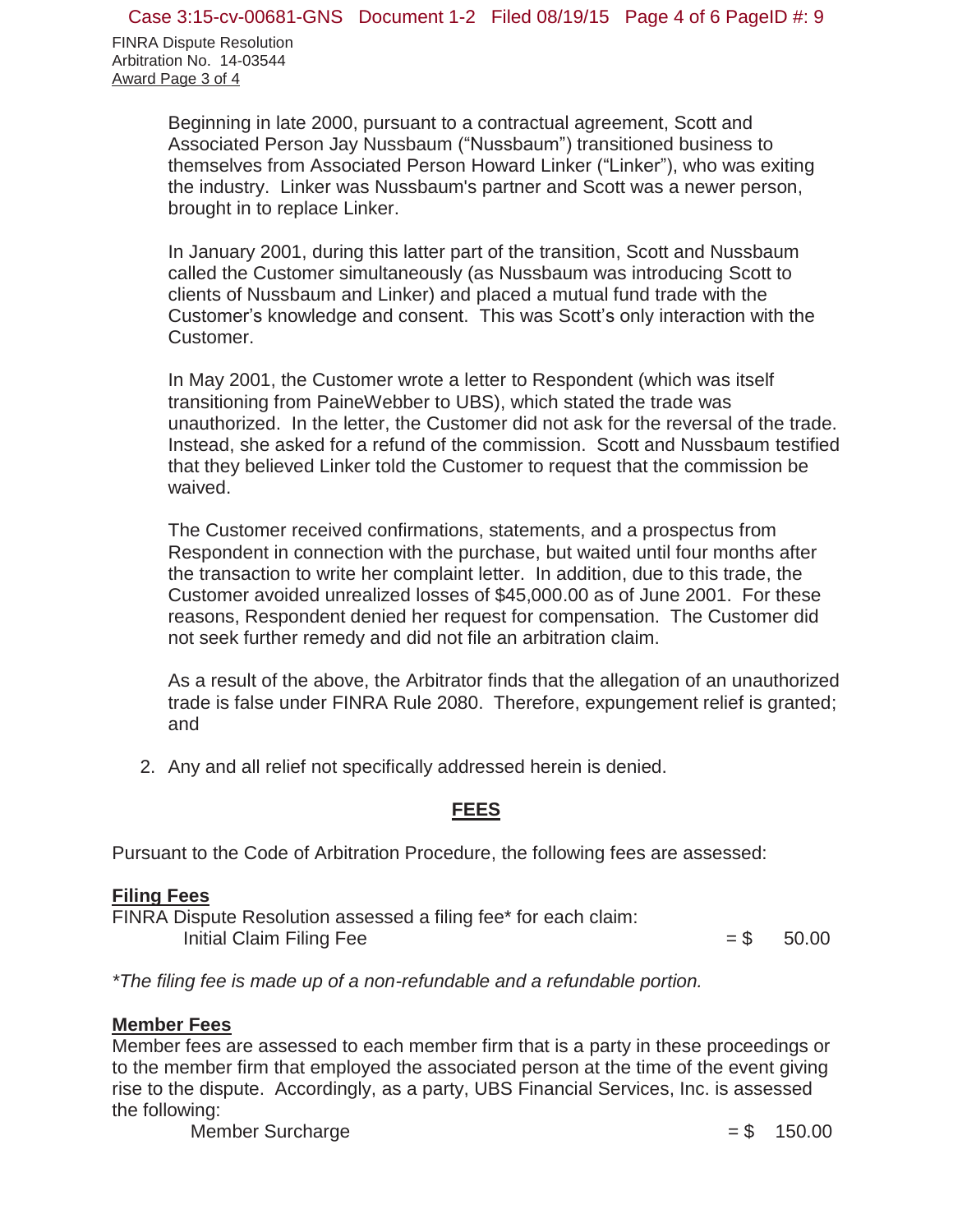#### Case 3:15-cv-00681-GNS Document 1-2 Filed 08/19/15 Page 5 of 6 PageID #: 10

FINRA Dispute Resolution Arbitration No. 14-03544 Award Page 4 of 4

## **Hearing Session Fees and Assessments**

The Arbitrator has assessed hearing session fees for each session conducted. A session is any meeting between the parties and the arbitrator, including a pre-hearing conference with the arbitrator, which lasts four (4) hours or less. Fees associated with these proceedings are:

| One (1) Hearing session on expungement request @ \$1,000.00/session |               |           |              |
|---------------------------------------------------------------------|---------------|-----------|--------------|
| Hearing Date:                                                       | July 27, 2015 | 1 session | $=$ \$ 50.00 |
| <b>Total Hearing Session Fees</b>                                   |               |           | $=$ \$ 50.00 |

The Arbitrator has assessed \$50.00 of the hearing session fees to Vaughan Scott.

All balances are payable to FINRA Dispute Resolution and are due upon receipt.

#### **ARBITRATOR**

Tim V. Young **Construction Construction Construction** Sole Non-Public Arbitrator

I, the undersigned Arbitrator, do hereby affirm that I am the individual described herein and who executed this instrument, which is my award.

### **Arbitrator's Signature**

/s/ Tim V. Young

Tim V. Young Sole Public Arbitrator 08/04/15 Signature Date

08/04/15\_\_\_\_\_\_\_\_\_\_\_\_\_\_\_\_\_\_\_\_\_\_\_\_\_\_\_\_\_\_\_\_\_\_\_\_\_\_ Date of Service (For FINRA Dispute Resolution office use only)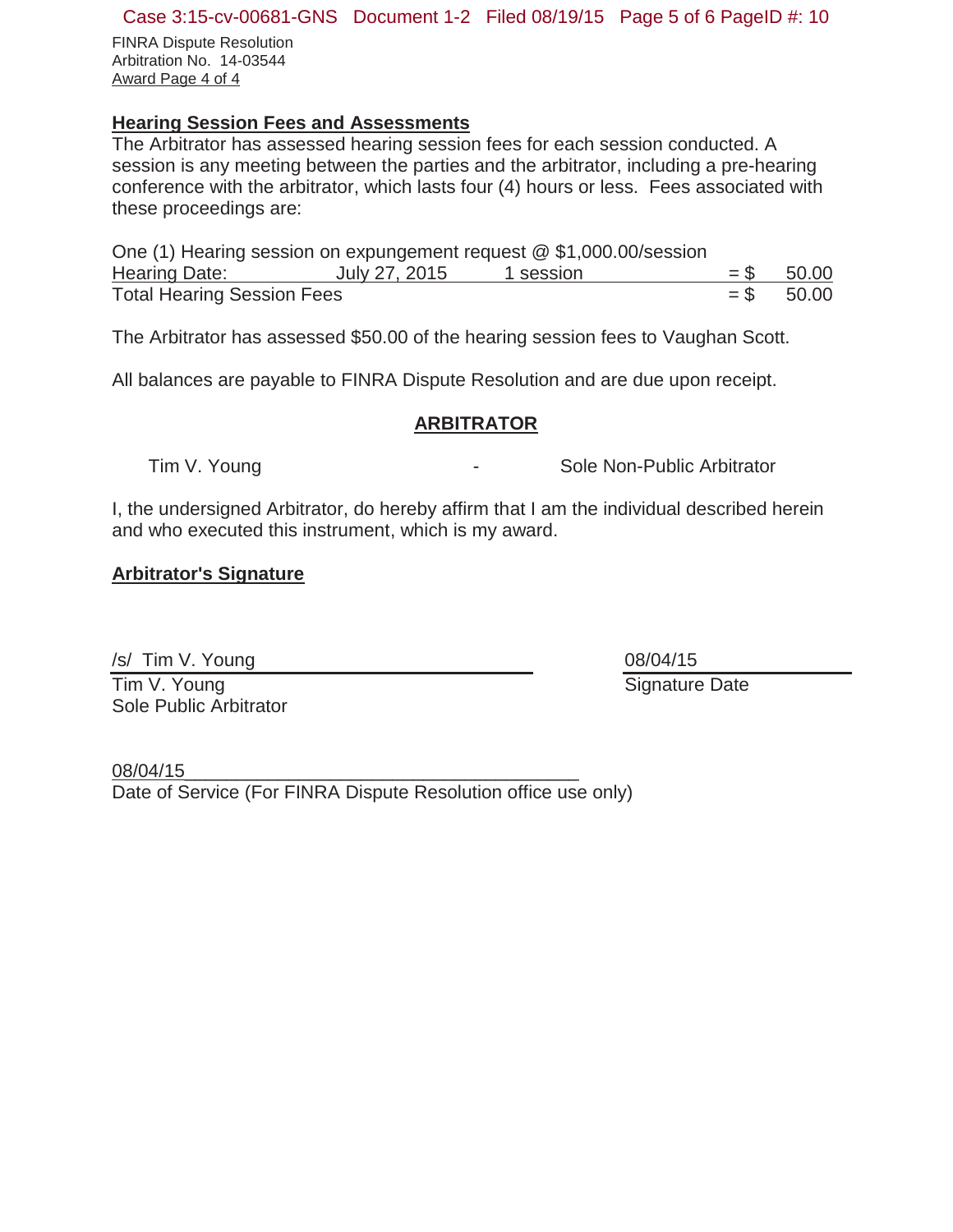**FINRA Dispute Resolution** Arbitration No. 14-03544 Award Page 4 of 4

#### **Hearing Session Fees and Assessments**

The Arbitrator has assessed hearing session fees for each session conducted. A session is any meeting between the parties and the arbitrator, including a pre-hearing conference with the arbitrator, which lasts four (4) hours or less. Fees associated with these proceedings are:

One (1) Hearing session on expungement request  $@$  \$1,000.00/session Hearing Date: July 27, 2015 1 session 50.00 **Total Hearing Session Fees** 50.00

The Arbitrator has assessed \$50.00 of the hearing session fees to Vaughan Scott.

All balances are payable to FINRA Dispute Resolution and are due upon receipt.

#### **ARBITRATOR**

Tim V. Young

Sole Non-Public Arbitrator

I, the undersigned Arbitrator, do hereby affirm that I am the individual described herein and who executed this instrument, which is my award.

#### **Arbitrator's Signature**

Voung Tim V. Sole Public Ambitrator

Date of Service (For FINRA Dispute Resolution office use only)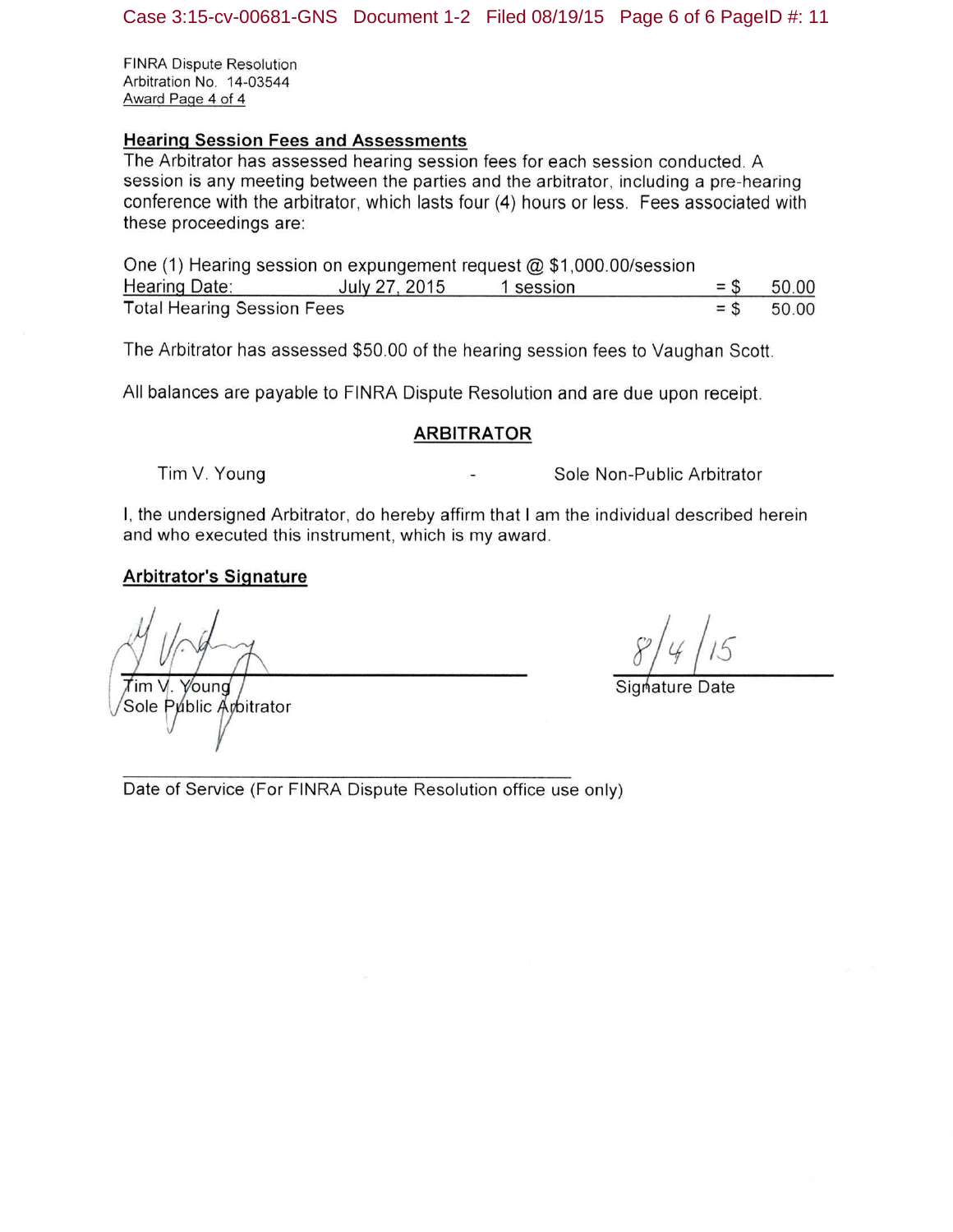Case 3:15-cv-00681-GNS Document 1-3 Filed 08/19/15 Page 1 of 4 PageID #: 12

AO 440 (Rev. 06/12) Summons in a Civil Action

# UNITED STATES DISTRICT COURT

for the

Western District of Kentucky

)  $\tilde{\mathcal{L}}$ 

**VAUGHAN SCOTT** 

| Plaintiff(s)                                                                     |                                            |
|----------------------------------------------------------------------------------|--------------------------------------------|
| V.                                                                               | Civil Action No. $3:15$ - $cv$ - 681 - GNS |
| UBS FINANCIAL SERVICES, INC.<br>FINANCIAL INDUSTRY REGULATORY<br>AUTHORITY, INC. |                                            |
| :fendant(s)                                                                      |                                            |

**SUMMONS IN A CIVIL ACTION**

To: *(Defendant's name and address)* C/O CSC-Lawyers Incorporating Service Company 421 West Main Street 121 Meet Mantucky  $\ldots$   $\ldots$   $\ldots$ 

A lawsuit has been filed against you.

Within 21 days after service of this summons on you (not counting the day you received it) — or 60 days if you are the United States or a United States agency, or an officer or employee of the United States described in Fed. R. Civ. P. 12 (a)(2) or  $(3)$  — you must serve on the plaintiff an answer to the attached complaint or a motion under Rule 12 of the Federal Rules of Civil Procedure. The answer or motion must be served on the plaintiff or plaintiff's attorney, whose name and address are: William W. Allen

Gess Mattingly & Atchison, PSC 201 West Short Street Lexington, Kentucky 40507 (859) 252-9000 (\*\*\**) =\*=* \*\*\*\*<br>wallen@gmalay wallen@gmalaw.com

If you fail to respond, judgment by default will be entered against you for the relief demanded in the complaint. You also must file your answer or motion with the court.

*CLERK OF COURT*

Date:

*Signature of Clerk or Deputy Clerk*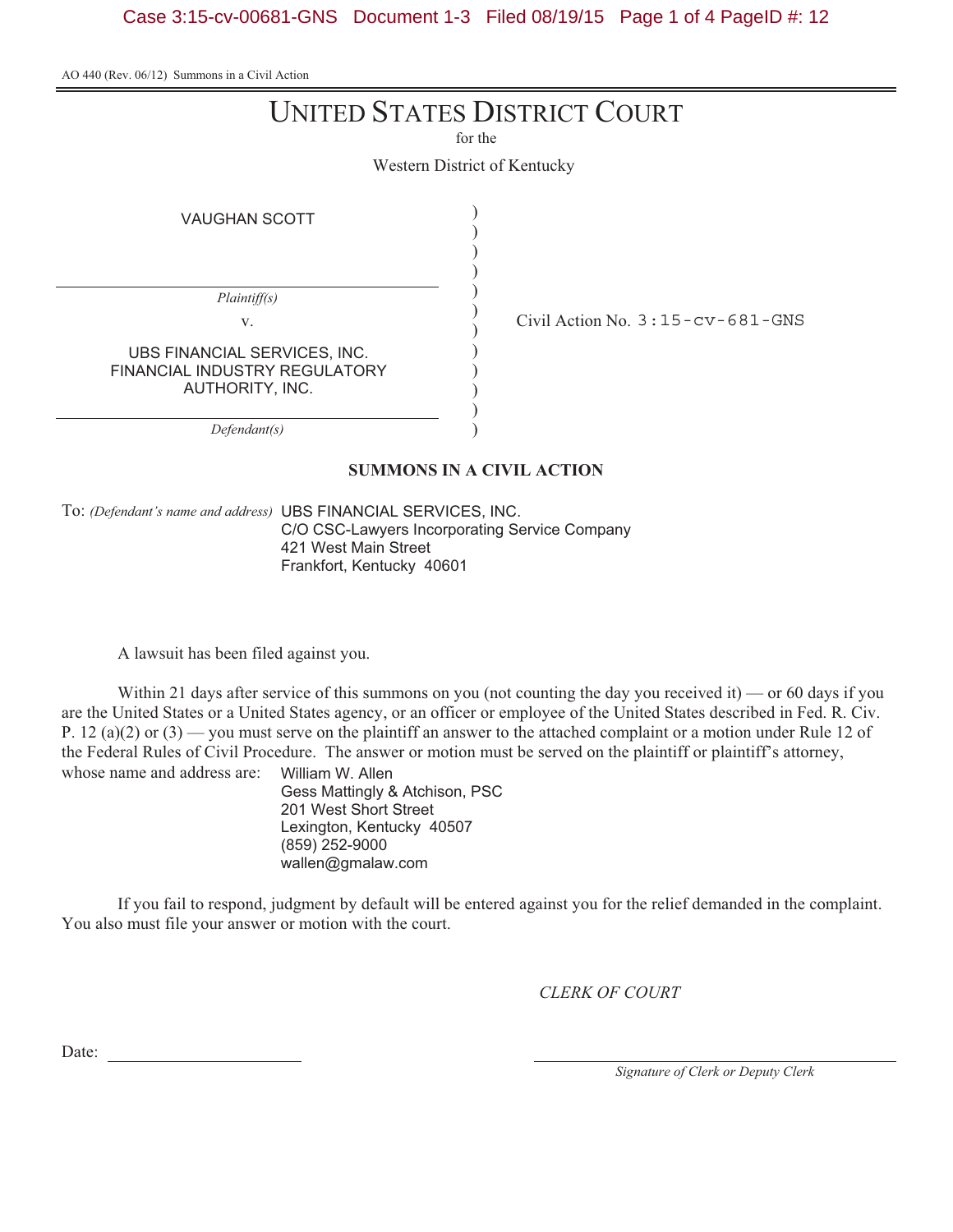## Case 3:15-cv-00681-GNS Document 1-3 Filed 08/19/15 Page 2 of 4 PageID #: 13

|  |  | AO 440 (Rev. 06/12) Summons in a Civil Action (Page 2) |
|--|--|--------------------------------------------------------|
|--|--|--------------------------------------------------------|

Civil Action No. 3:15-cv-681-GNS

#### **PROOF OF SERVICE**

*(This section should not be filed with the court unless required by Fed. R. Civ. P. 4 (l))*

|       |                              | This summons for (name of individual and title, if any)                                     |                                                                                                                     |      |          |
|-------|------------------------------|---------------------------------------------------------------------------------------------|---------------------------------------------------------------------------------------------------------------------|------|----------|
|       | was received by me on (date) |                                                                                             |                                                                                                                     |      |          |
|       |                              | $\Box$ I personally served the summons on the individual at (place)                         |                                                                                                                     |      |          |
|       |                              |                                                                                             | on $(date)$                                                                                                         | ; or |          |
|       |                              | $\Box$ I left the summons at the individual's residence or usual place of abode with (name) |                                                                                                                     |      |          |
|       |                              |                                                                                             | , a person of suitable age and discretion who resides there,                                                        |      |          |
|       | on $(data)$                  |                                                                                             | , and mailed a copy to the individual's last known address; or                                                      |      |          |
|       |                              | $\Box$ I served the summons on (name of individual)                                         | <u> 1989 - Johann Barn, amerikan personal (</u>                                                                     |      | , who is |
|       |                              | designated by law to accept service of process on behalf of (name of organization)          |                                                                                                                     |      |          |
|       |                              |                                                                                             | on <i>(date)</i> ; or                                                                                               |      |          |
|       |                              | $\Box$ I returned the summons unexecuted because                                            | <u> 1989 - Johann Barn, mars eta bainar eta baina eta baina eta baina eta baina eta baina eta baina eta baina e</u> |      | $:$ or   |
|       | $\Box$ Other (specify):      |                                                                                             |                                                                                                                     |      |          |
|       | My fees are \$               | for travel and \$                                                                           | for services, for a total of \$                                                                                     | 0.00 |          |
|       |                              | I declare under penalty of perjury that this information is true.                           |                                                                                                                     |      |          |
| Date: |                              |                                                                                             |                                                                                                                     |      |          |
|       |                              |                                                                                             | Server's signature                                                                                                  |      |          |
|       |                              |                                                                                             | Printed name and title                                                                                              |      |          |

*Server's address*

Additional information regarding attempted service, etc: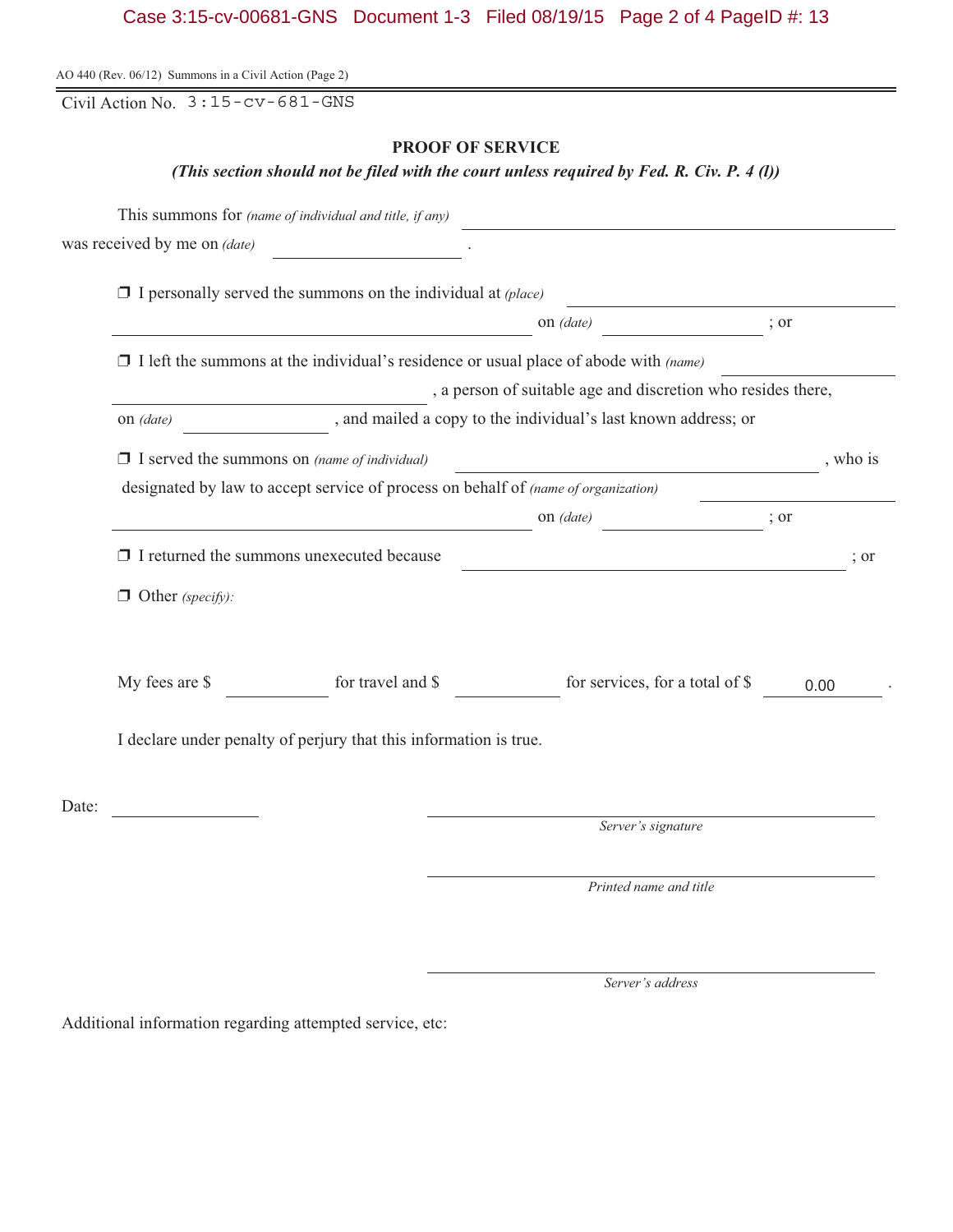Case 3:15-cv-00681-GNS Document 1-3 Filed 08/19/15 Page 3 of 4 PageID #: 14

AO 440 (Rev. 06/12) Summons in a Civil Action

# UNITED STATES DISTRICT COURT

for the

Western District of Kentucky

)  $\overline{ }$ 

**VAUGHAN SCOTT** 

| Plaintiff(s)                                                                     |                                            |
|----------------------------------------------------------------------------------|--------------------------------------------|
| V.                                                                               | Civil Action No. $3:15$ - $cv$ - 681 - GNS |
| UBS FINANCIAL SERVICES, INC.<br>FINANCIAL INDUSTRY REGULATORY<br>AUTHORITY, INC. |                                            |
|                                                                                  |                                            |

**SUMMONS IN A CIVIL ACTION**

To: *(Defendant's name and address)* C/O CSC-Lawyers Incorporating Service Company 421 West Main Street 121 Meet Mantucky  $\ldots$   $\ldots$   $\ldots$ 

A lawsuit has been filed against you.

Within 21 days after service of this summons on you (not counting the day you received it) — or 60 days if you are the United States or a United States agency, or an officer or employee of the United States described in Fed. R. Civ. P. 12 (a)(2) or  $(3)$  — you must serve on the plaintiff an answer to the attached complaint or a motion under Rule 12 of the Federal Rules of Civil Procedure. The answer or motion must be served on the plaintiff or plaintiff's attorney, whose name and address are: William W. Allen

Gess Mattingly & Atchison, PSC 201 West Short Street Lexington, Kentucky 40507 (859) 252-9000 (\*\*\**) =\*=* \*\*\*\*<br>wallen@gmalay wallen@gmalaw.com

If you fail to respond, judgment by default will be entered against you for the relief demanded in the complaint. You also must file your answer or motion with the court.

*CLERK OF COURT*

Date:

*Signature of Clerk or Deputy Clerk*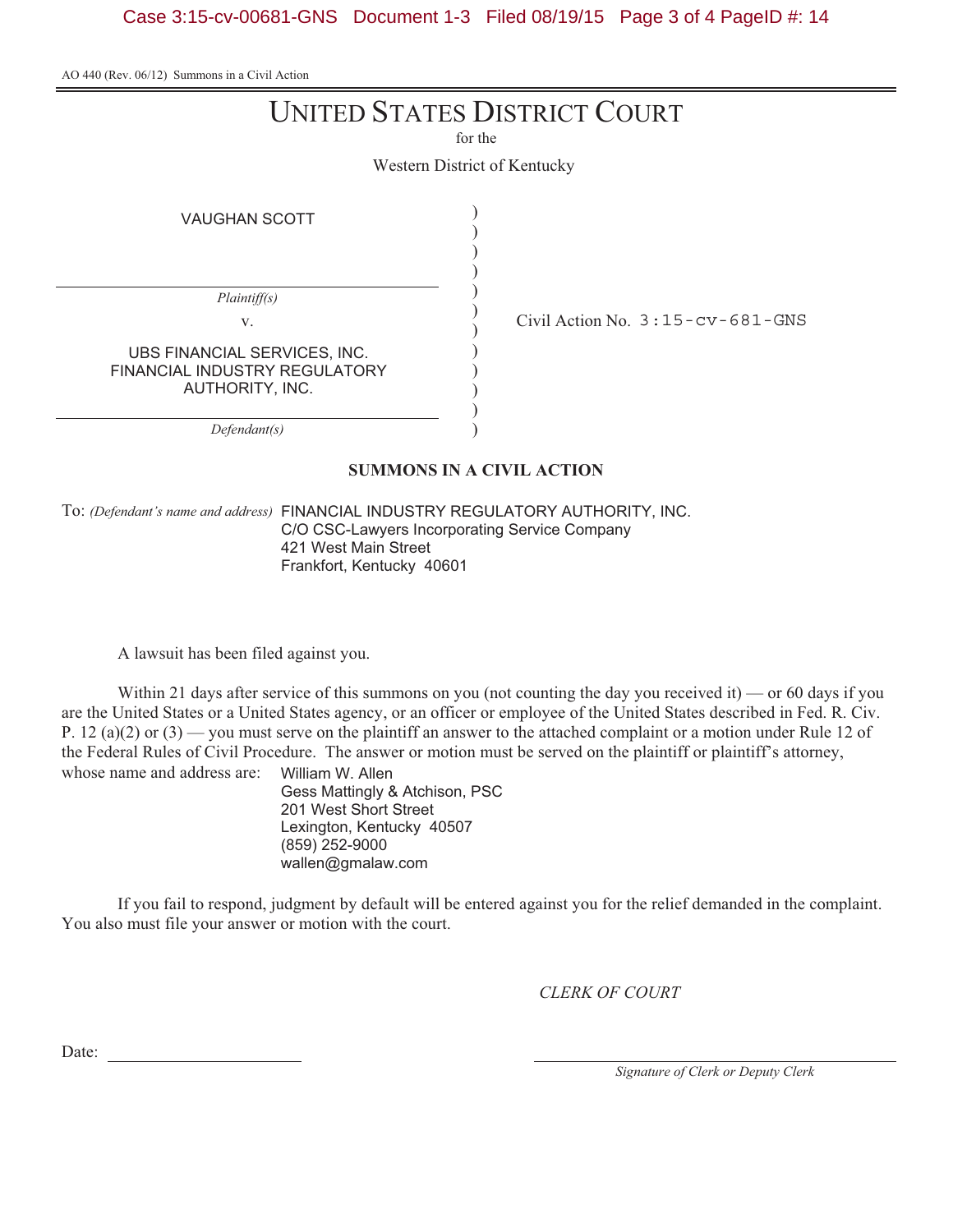# Case 3:15-cv-00681-GNS Document 1-3 Filed 08/19/15 Page 4 of 4 PageID #: 15

|       | Civil Action No. $3:15$ - $cv$ - 681 - GNS          |                                                                                             |                                                                                            |           |
|-------|-----------------------------------------------------|---------------------------------------------------------------------------------------------|--------------------------------------------------------------------------------------------|-----------|
|       |                                                     | <b>PROOF OF SERVICE</b>                                                                     |                                                                                            |           |
|       |                                                     |                                                                                             | (This section should not be filed with the court unless required by Fed. R. Civ. P. 4 (l)) |           |
|       |                                                     | This summons for (name of individual and title, if any)                                     |                                                                                            |           |
|       | was received by me on (date)                        |                                                                                             |                                                                                            |           |
|       |                                                     | $\Box$ I personally served the summons on the individual at (place)                         |                                                                                            |           |
|       |                                                     | <u> 1989 - Johann Barbara, martin amerikan personal (</u>                                   | on (date)                                                                                  | ; or      |
|       |                                                     | $\Box$ I left the summons at the individual's residence or usual place of abode with (name) |                                                                                            |           |
|       |                                                     |                                                                                             | , a person of suitable age and discretion who resides there,                               |           |
|       | on (date)                                           |                                                                                             | , and mailed a copy to the individual's last known address; or                             |           |
|       | $\Box$ I served the summons on (name of individual) |                                                                                             |                                                                                            | , who is  |
|       |                                                     | designated by law to accept service of process on behalf of (name of organization)          |                                                                                            |           |
|       |                                                     |                                                                                             | on $(data)$                                                                                | ; or      |
|       |                                                     | $\Box$ I returned the summons unexecuted because                                            |                                                                                            | $\div$ or |
|       | $\Box$ Other (specify):                             |                                                                                             |                                                                                            |           |
|       |                                                     |                                                                                             |                                                                                            |           |
|       |                                                     |                                                                                             |                                                                                            |           |
|       | My fees are \$                                      | for travel and \$                                                                           | for services, for a total of \$                                                            | 0.00      |
|       |                                                     | I declare under penalty of perjury that this information is true.                           |                                                                                            |           |
|       |                                                     |                                                                                             |                                                                                            |           |
| Date: |                                                     |                                                                                             |                                                                                            |           |
|       |                                                     |                                                                                             | Server's signature                                                                         |           |
|       |                                                     |                                                                                             |                                                                                            |           |
|       |                                                     |                                                                                             | Printed name and title                                                                     |           |

*Server's address*

Additional information regarding attempted service, etc: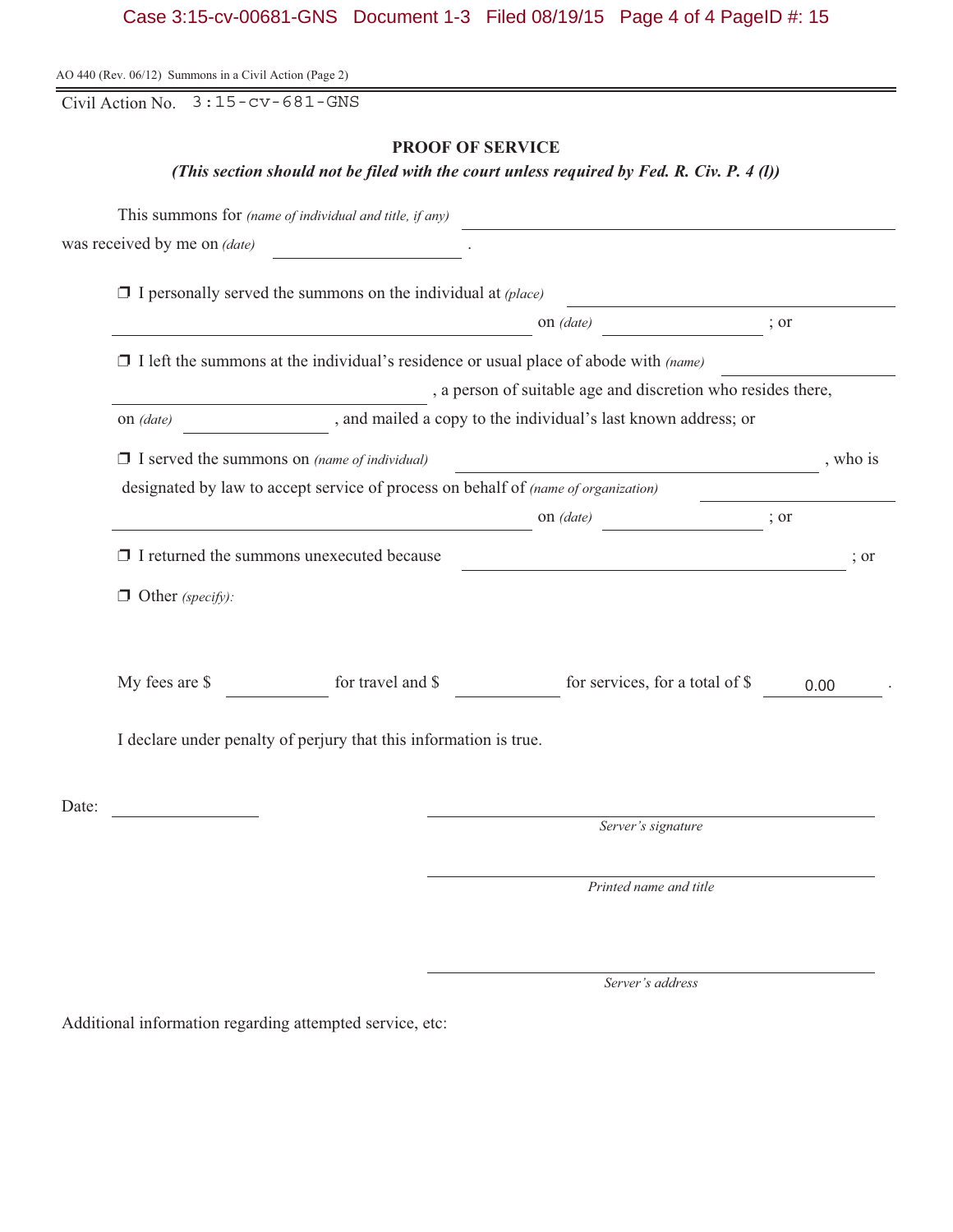**UNITED STATES DISTRICT COURT WESTERN DISTRICT OF KENTUCKY LOUISVILLE DIVISION**

**VAUGHAN SCOTT,**

**Movant,**

**VS.**

Civil Action No. 15-cv-3:15-cv-681-GNS

**UBS FINANCIAL SERVICES, INC.,**

**and**

**FINANCIAL INDUSTRY REGULATORY AUTHORITY, INC.,**

**Respondents.**

#### **ORDER AND JUDGMENT CONFIRMING AN ARBITRATION AWARD**

 $\mathcal{L}_\text{max}$  and  $\mathcal{L}_\text{max}$  and  $\mathcal{L}_\text{max}$  and  $\mathcal{L}_\text{max}$  and  $\mathcal{L}_\text{max}$  and  $\mathcal{L}_\text{max}$ 

This matter is before the Court on the motion of the movant, Vaughan Scott, for an order and judgment confirming an arbitration award in its entirety pursuant to the applicable provisions of 9 U.S.C. § 9.

The movant and respondents are parties to various contracts evidencing transactions involving commerce to settle by arbitration a controversy thereunder arising out of such contract or transaction within the meaning of 9 U.S.C. § 2. In 2014 the movant initiated an arbitration proceeding against the respondents by filing a statement of claim with the Financial Industry Regulatory Authority ("FINRA"), the successor to the National Association of Securities Dealers, Inc. The arbitrator conducted an in-person hearing and issued an award (the "Award") on August 4, 2015. A copy of the Award is attached hereto as Exhibit A.

Accordingly, the Court having reviewed the record and being duly and sufficiently advised, it is ORDERED, ADJUDGED and DECREED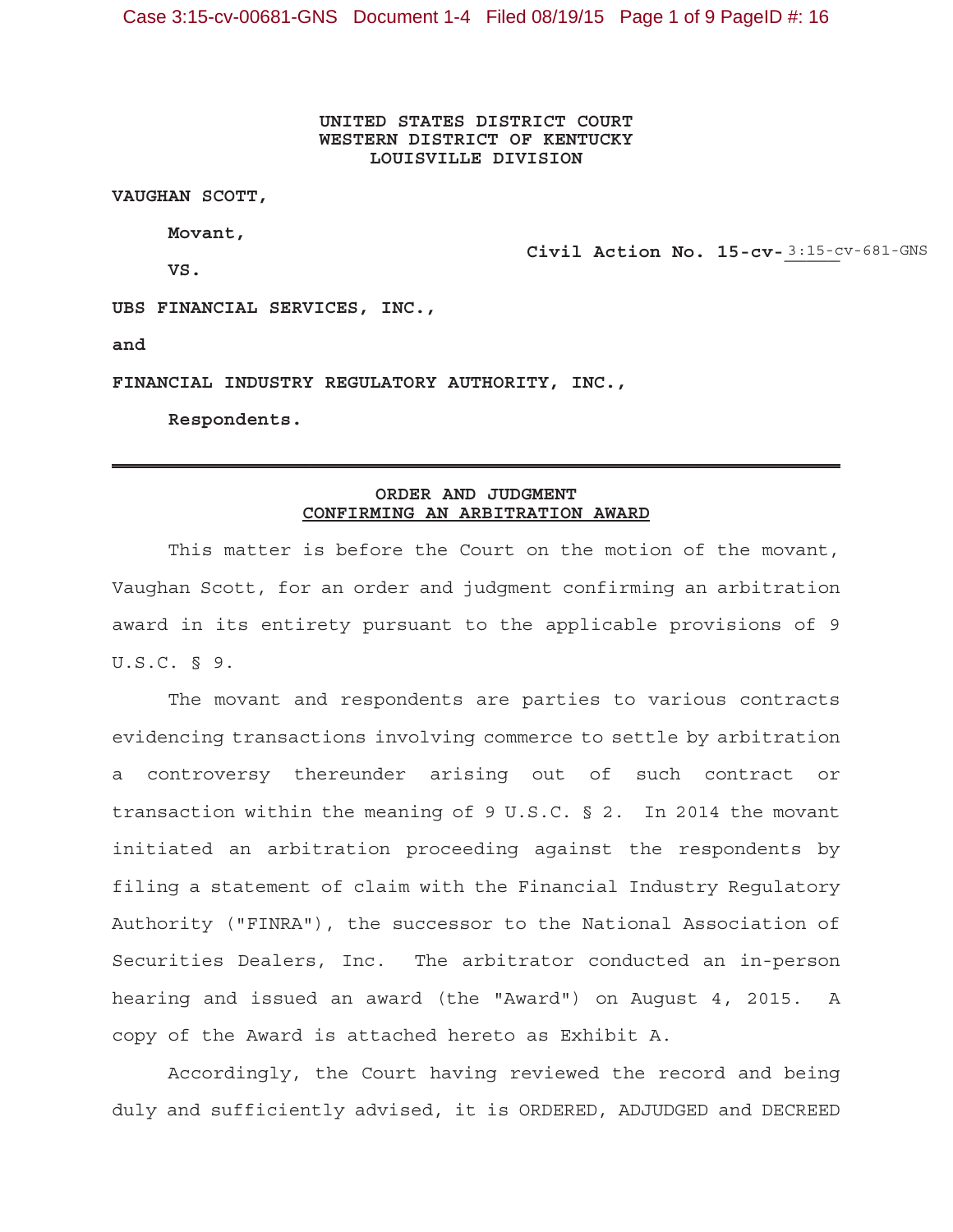that:

1. This court has subject matter jurisdiction of this action to confirm an arbitration award pursuant to 9 U.S.C. § 9.

2. This court has jurisdiction over the persons of the respondents because they have been duly served with process in accordance with 9 U.S.C. § 9.

3. Venue properly is established in this Court pursuant to 9 U.S.C. § 9 because the arbitration hearing which resulted in the subject award was held and the award was made in Louisville, Jefferson County, Kentucky.

4. The parties agreed, in written agreements evidencing transactions involving commerce, to settle by arbitration an existing controversy or any controversy thereafter arising out of such contract or transactions between the parties, under such agreements.

5. The arbitrator conducted an in-person hearing and made an Award in Louisville, Jefferson County, Kentucky. A copy of the Award, which was made on August 4, 2015, is attached as Exhibit A and is incorporated herein in its entirety by reference.

6. The parties have agreed and applicable law provides that a judgment may be entered upon the Award made pursuant to the arbitration proceeding.

7. The movants' application for an order and judgment confirming the Award is GRANTED. The Award, the terms and conditions of which are incorporated herein in their entirety by reference, is confirmed as the judgment of this Court and, pursuant to 9 U.S.C. § 9 and KRS 417.180, may be enforced as any other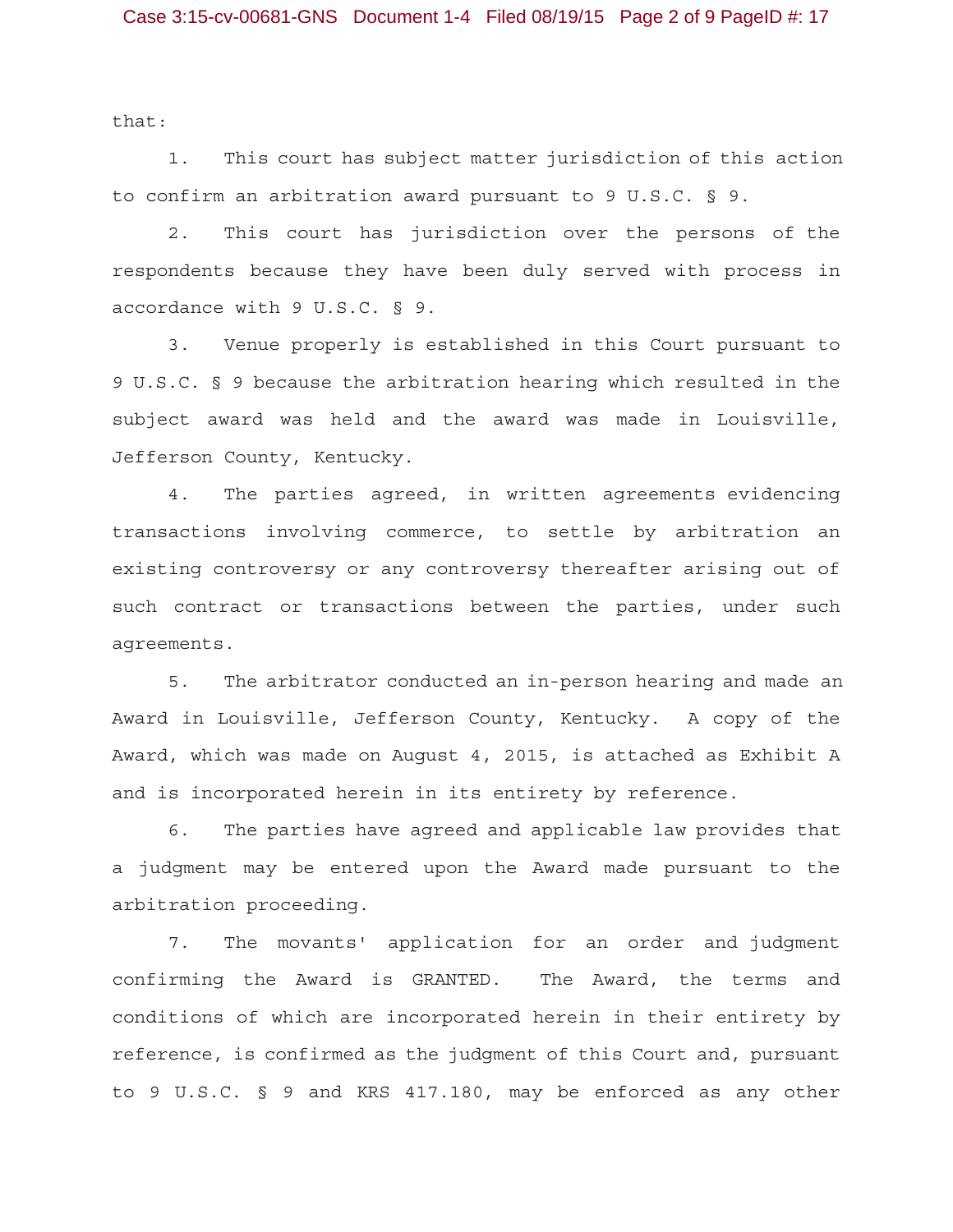judgment or decree.

8. Pursuant to numerical paragraph 1 of the Award, respondents shall expunge from the movant, Vaughan Scott's registration records (CRD #3178836) all references to the customer complaint dated May 7, 2001.

It is so ordered.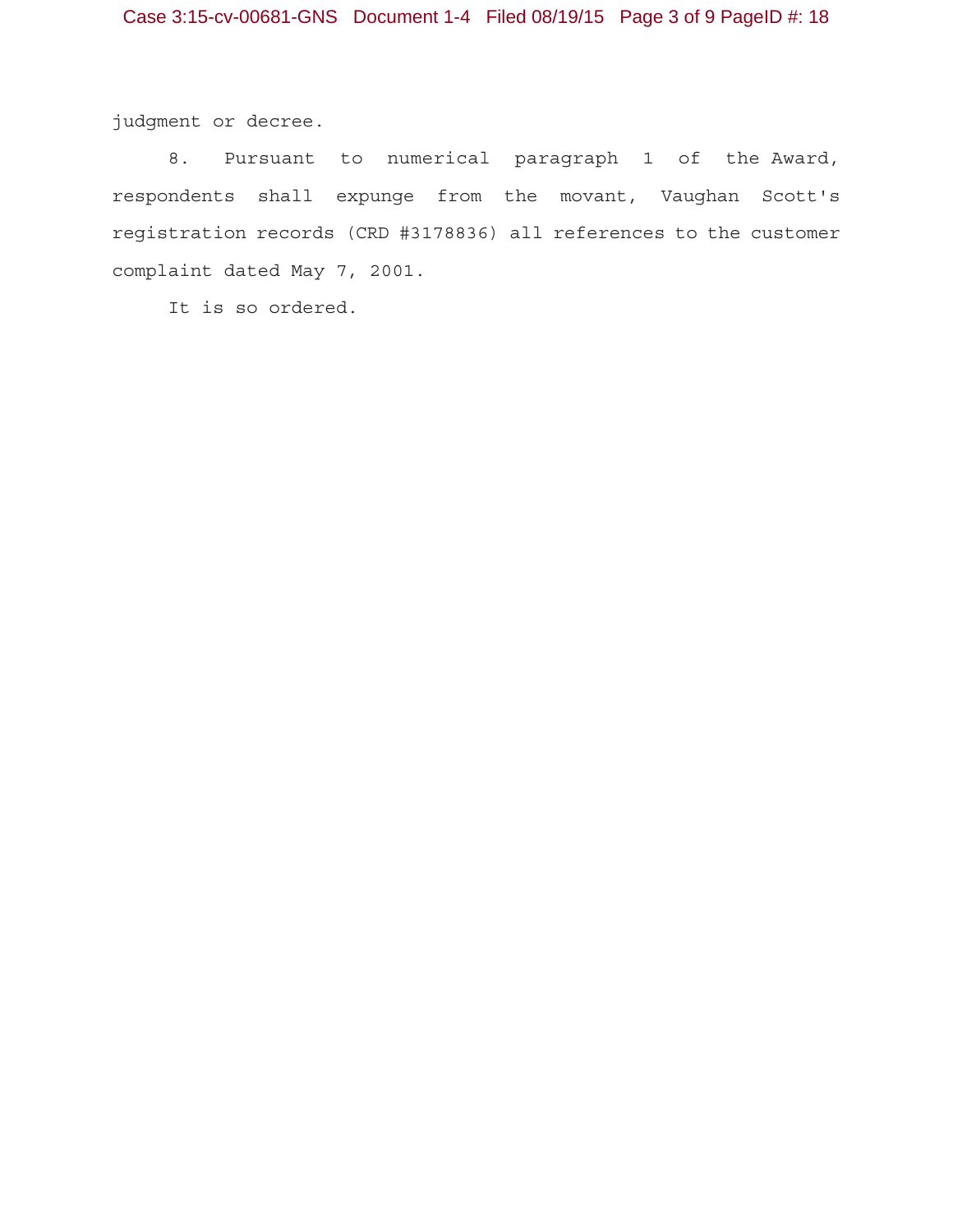# **EXHIBIT A**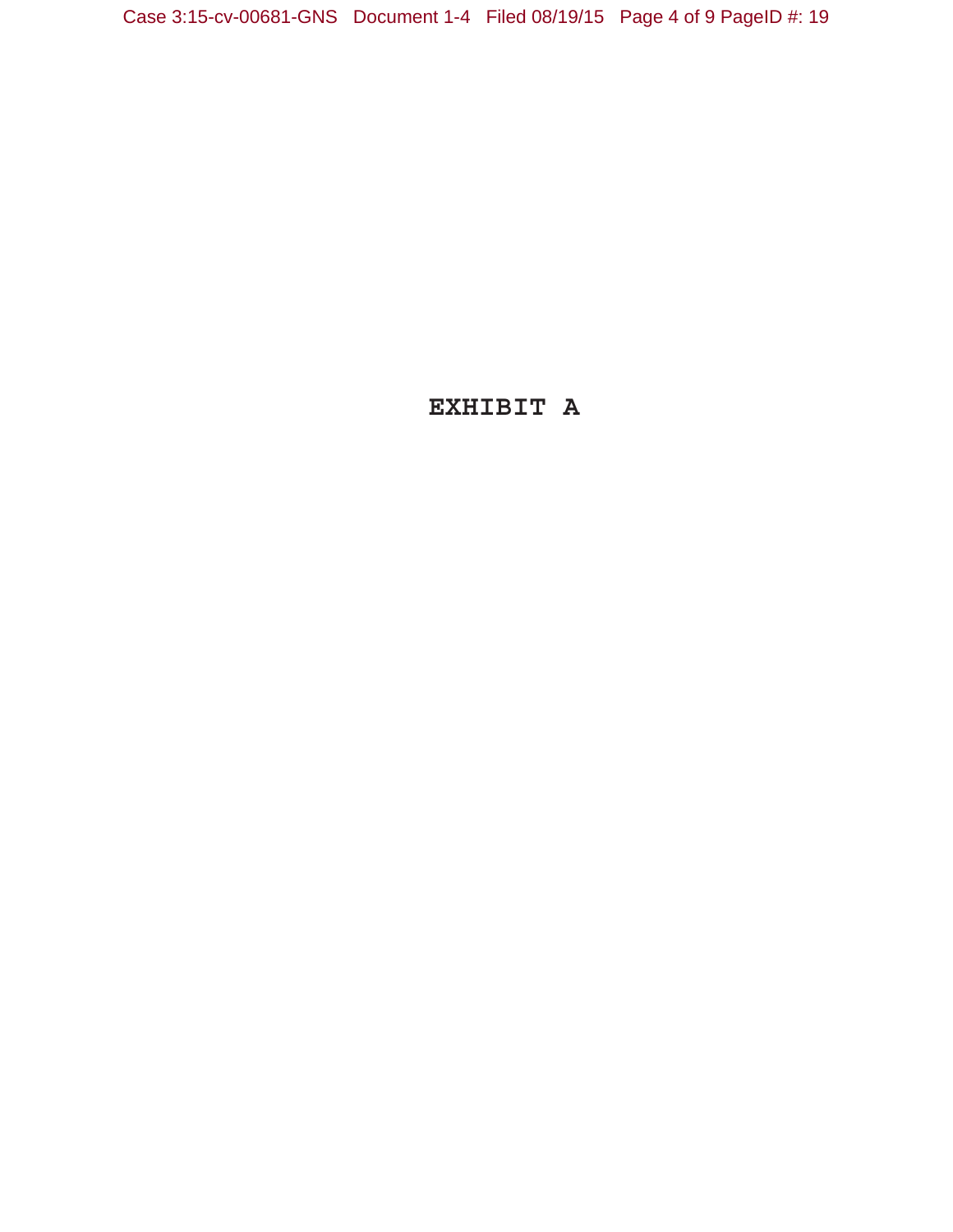#### **Award FINRA Dispute Resolution**

In the Matter of the Arbitration Between:

Claimant Vaughan Scott Case Number: 14-03544

vs.

Respondent UBS Financial Services, Inc. Hearing Site: Louisville, Kentucky

Nature of the Dispute: Associated Person vs. Member

## **REPRESENTATION OF PARTIES**

*\_\_\_\_\_\_\_\_\_\_\_\_\_\_\_\_\_\_\_\_\_\_\_\_\_\_\_\_\_\_\_\_\_\_\_\_\_\_\_\_\_\_\_\_\_\_\_\_\_\_\_\_\_\_\_\_\_\_\_\_\_\_\_\_\_\_\_\_\_\_* 

For Claimant Vaughan Scott ("Scott" or "Claimant"): William W. Allen, Esq., Gess Mattingly & Atchison, P.S.C., Lexington, Kentucky.

For Respondent UBS Financial Services, Inc. ( "UBS" or "Respondent"): David I. Hantman, Esq., Bressler, Amery & Ross, P.C., New York, New York.

## **CASE INFORMATION**

Statement of Claim filed on or about: November 18, 2014. Vaughan Scott signed the Submission Agreement: October 6, 2014.

Statement of Answer filed by UBS Financial Services Inc. on or about: December 10, 2014.

UBS Financial Services, Inc. signed the Submission Agreement: December 9, 2014.

## **CASE SUMMARY**

Claimant asserted the following cause of action: expungement. The cause of action related to an underlying complaint against Respondent filed by a customer ("Customer"). The underlying complaint alleged that Scott made unauthorized trades in the Customer's account and requested the return of commissions.

## **RELIEF REQUESTED**

In the Statement of Claim, Claimant requested expungement, \$1.00 in nominal damages, and an appropriate allocation of forum fees and expenses.

In its Answer, Respondent did not oppose the request for expungement and did not make any request for relief.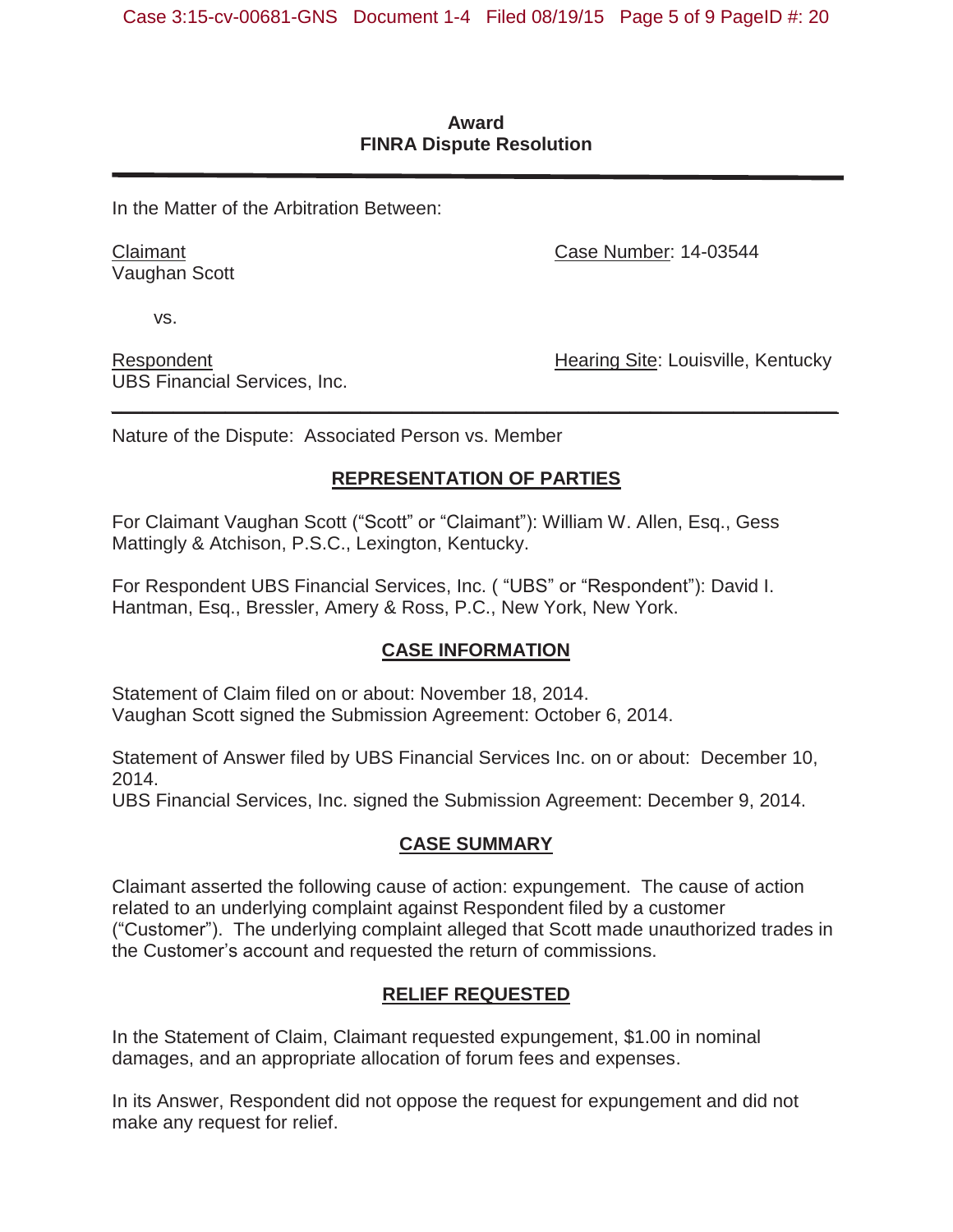FINRA Dispute Resolution Arbitration No. 14-03544 Award Page 2 of 4

### **OTHER ISSUES CONSIDERED AND DECIDED**

The Arbitrator acknowledges that he has read the pleadings and other materials filed by the parties.

The Arbitrator conducted a recorded in-person hearing on July 27, 2015, so Claimant could present oral argument and evidence on his request for expungement.

In its Answer, Respondent declared that it was not opposing Claimant's request for expungement and that it would not participate further in the proceedings.

Claimant's counsel supplied evidence demonstrating notification of these proceedings to the Customer, and introduced a voicemail from the Customer stating that she did not wish to participate or object to these proceedings and, furthermore, that she did not oppose expungement.

The Arbitrator reviewed Claimant's BrokerCheck® Report. The Arbitrator also considered witness testimony and Claimant's exhibits presented at the hearing.

There was no settlement in this arbitration or in the underlying complaint, and therefore the Arbitrator did not review any settlement documents.

#### **AWARD**

After considering the pleadings, the testimony and evidence presented at the expungement hearing, the Arbitrator has decided in full and final resolution of the sole issue of expungement submitted for determination as follows:

1. The Arbitrator recommends the expungement of all references to the underlying complaint dated May 7, 2001, from the registration records maintained by the Central Registration Depository ("CRD") for Claimant Vaughan Scott, with the understanding that pursuant to Notice to Members 04-16, Claimant Vaughan Scott must obtain confirmation from a court of competent jurisdiction before the CRD will execute the expungement directive.

Unless specifically waived in writing by FINRA, parties seeking judicial confirmation of an arbitration award containing expungement relief must name FINRA as an additional party and serve FINRA with all appropriate documents.

Pursuant to Rule 12805/13805 of the Code, the Arbitrator has made the following Rule 2080 affirmative finding of fact:

The claim, allegation, or information is false.

The Arbitrator has made the above Rule 2080 finding based on the following reasons: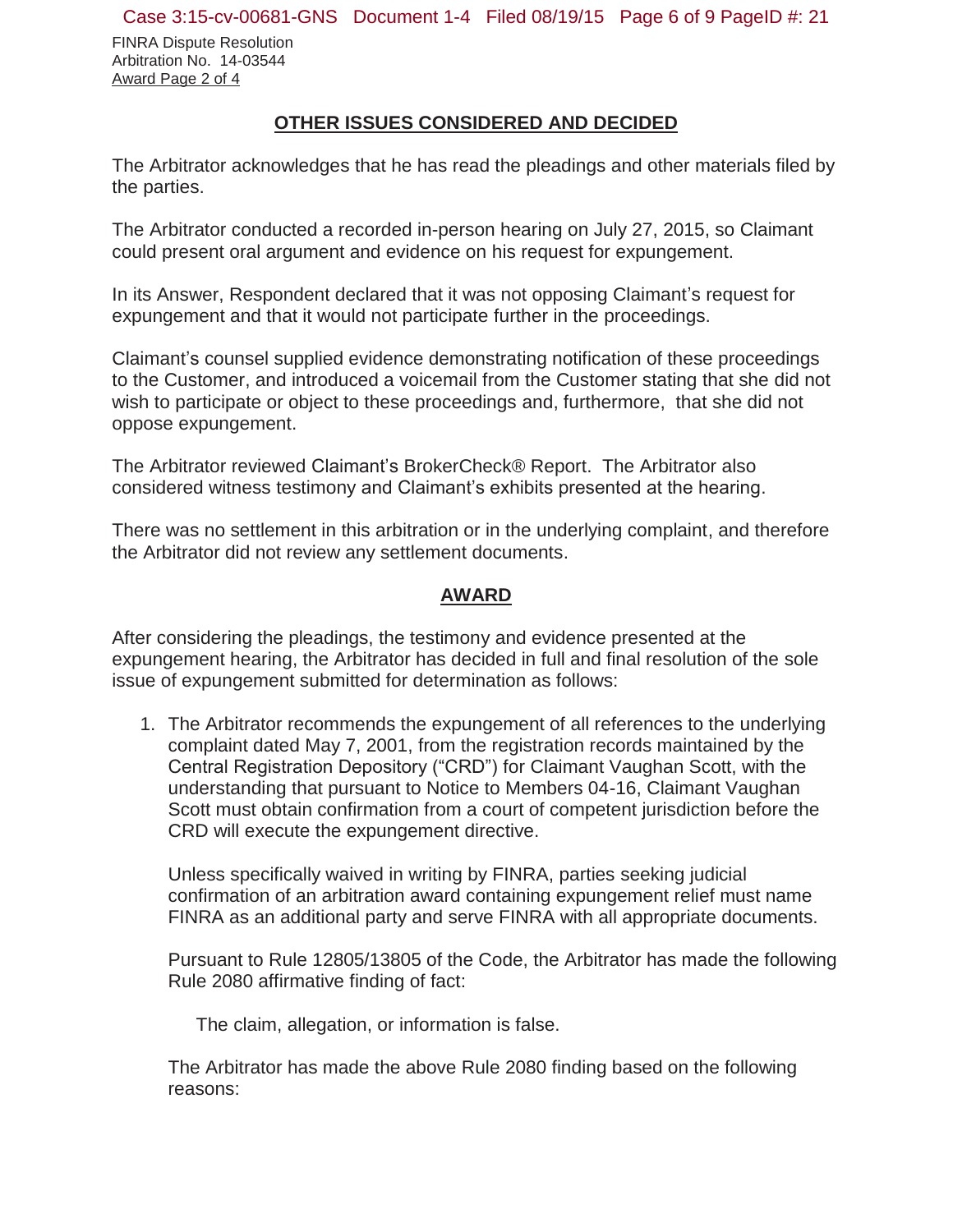FINRA Dispute Resolution Arbitration No. 14-03544 Award Page 3 of 4

> Beginning in late 2000, pursuant to a contractual agreement, Scott and Associated Person Jay Nussbaum ("Nussbaum") transitioned business to themselves from Associated Person Howard Linker ("Linker"), who was exiting the industry. Linker was Nussbaum's partner and Scott was a newer person, brought in to replace Linker.

> In January 2001, during this latter part of the transition, Scott and Nussbaum called the Customer simultaneously (as Nussbaum was introducing Scott to clients of Nussbaum and Linker) and placed a mutual fund trade with the Customer's knowledge and consent. This was Scott's only interaction with the Customer.

In May 2001, the Customer wrote a letter to Respondent (which was itself transitioning from PaineWebber to UBS), which stated the trade was unauthorized. In the letter, the Customer did not ask for the reversal of the trade. Instead, she asked for a refund of the commission. Scott and Nussbaum testified that they believed Linker told the Customer to request that the commission be waived.

The Customer received confirmations, statements, and a prospectus from Respondent in connection with the purchase, but waited until four months after the transaction to write her complaint letter. In addition, due to this trade, the Customer avoided unrealized losses of \$45,000.00 as of June 2001. For these reasons, Respondent denied her request for compensation. The Customer did not seek further remedy and did not file an arbitration claim.

As a result of the above, the Arbitrator finds that the allegation of an unauthorized trade is false under FINRA Rule 2080. Therefore, expungement relief is granted; and

2. Any and all relief not specifically addressed herein is denied.

### **FEES**

Pursuant to the Code of Arbitration Procedure, the following fees are assessed:

### **Filing Fees**

FINRA Dispute Resolution assessed a filing fee\* for each claim: Initial Claim Filing Fee  $= $$  50.00

*\*The filing fee is made up of a non-refundable and a refundable portion.* 

### **Member Fees**

Member fees are assessed to each member firm that is a party in these proceedings or to the member firm that employed the associated person at the time of the event giving rise to the dispute. Accordingly, as a party, UBS Financial Services, Inc. is assessed the following:

Member Surcharge  $= $$  150.00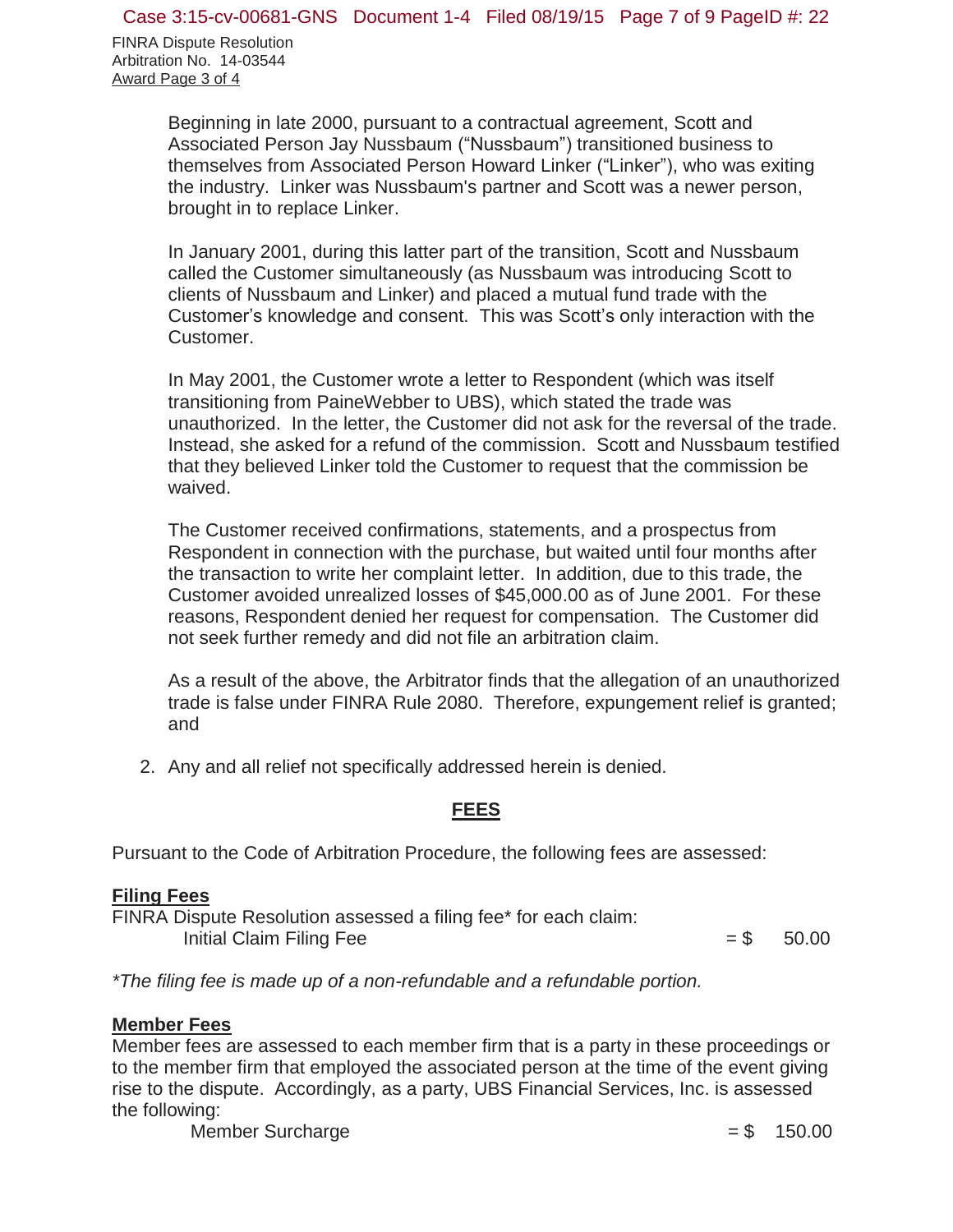#### Case 3:15-cv-00681-GNS Document 1-4 Filed 08/19/15 Page 8 of 9 PageID #: 23

FINRA Dispute Resolution Arbitration No. 14-03544 Award Page 4 of 4

## **Hearing Session Fees and Assessments**

The Arbitrator has assessed hearing session fees for each session conducted. A session is any meeting between the parties and the arbitrator, including a pre-hearing conference with the arbitrator, which lasts four (4) hours or less. Fees associated with these proceedings are:

| One (1) Hearing session on expungement request $@$ \$1,000.00/session |               |           |              |
|-----------------------------------------------------------------------|---------------|-----------|--------------|
| Hearing Date:                                                         | July 27, 2015 | 1 session | $=$ \$ 50.00 |
| <b>Total Hearing Session Fees</b>                                     |               |           | $=$ \$ 50.00 |

The Arbitrator has assessed \$50.00 of the hearing session fees to Vaughan Scott.

All balances are payable to FINRA Dispute Resolution and are due upon receipt.

#### **ARBITRATOR**

Tim V. Young **Construction Construction Construction** Sole Non-Public Arbitrator

I, the undersigned Arbitrator, do hereby affirm that I am the individual described herein and who executed this instrument, which is my award.

### **Arbitrator's Signature**

/s/ Tim V. Young

Tim V. Young Sole Public Arbitrator 08/04/15 Signature Date

08/04/15\_\_\_\_\_\_\_\_\_\_\_\_\_\_\_\_\_\_\_\_\_\_\_\_\_\_\_\_\_\_\_\_\_\_\_\_\_\_ Date of Service (For FINRA Dispute Resolution office use only)